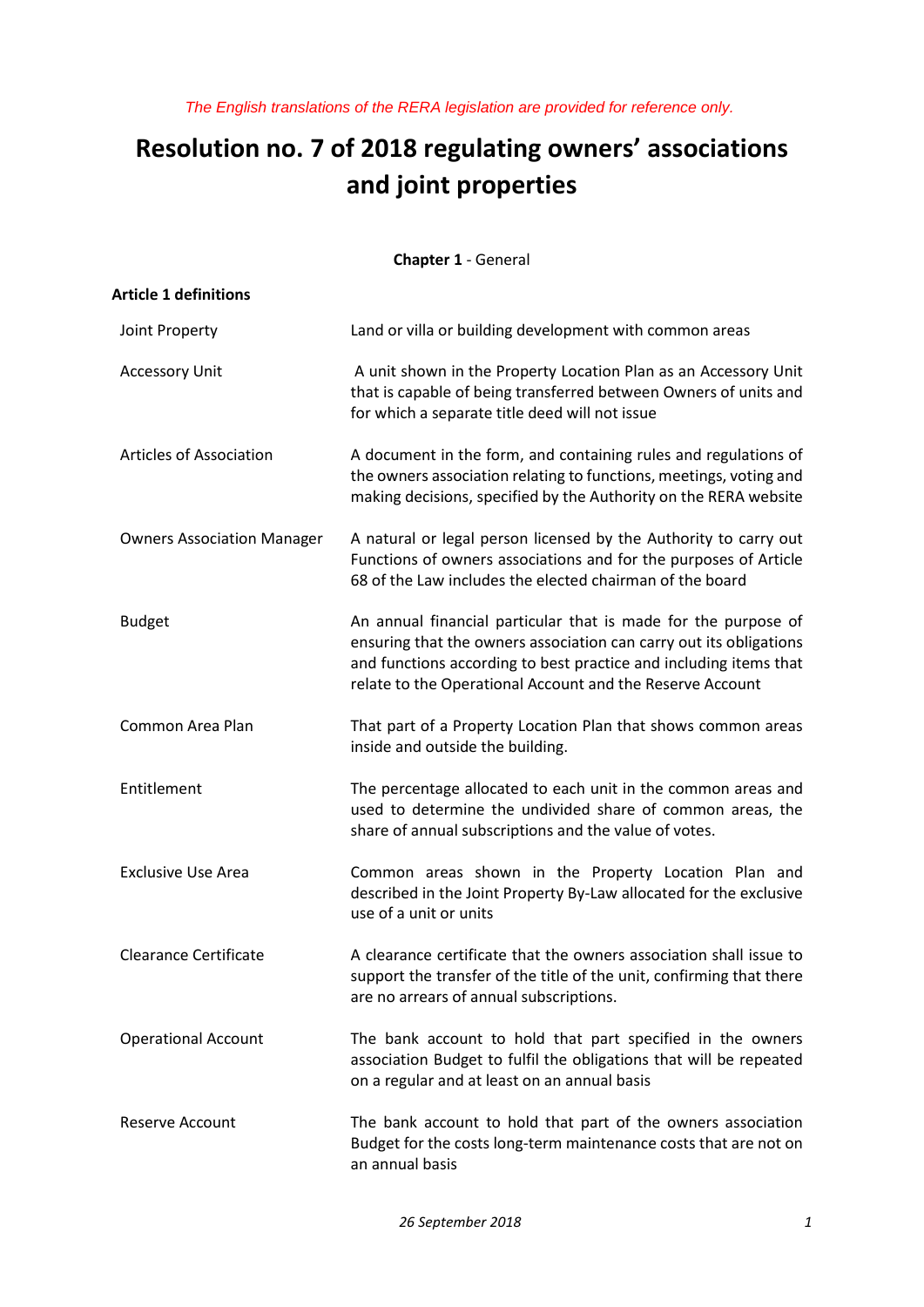| <b>Operational Rules</b>                   | Rules that are in the Joint Property By-Laws and have a more<br>operational nature and that may be changed with an Ordinary<br>Resolution by the general assembly.                                                                                                                                                                                                    |
|--------------------------------------------|-----------------------------------------------------------------------------------------------------------------------------------------------------------------------------------------------------------------------------------------------------------------------------------------------------------------------------------------------------------------------|
| <b>Special Management Scheme</b>           | A special scheme for a Joint Property that that affects owners<br>rights and obligations, powers and functions of the owners<br>association created according to a Resolution on Special<br>Management Schemes issued by the Authority.                                                                                                                               |
| <b>Ordinary Resolution</b>                 | A resolution of the general assembly passed in accordance with<br>Article 53                                                                                                                                                                                                                                                                                          |
| Owner                                      | The Owner of the unit included in the Joint Property                                                                                                                                                                                                                                                                                                                  |
| <b>Special Resolution</b>                  | The general assembly-approved resolution by the Owners entitled<br>to vote and voting in person, by proxy or legal representative, or<br>voting by voting paper or electronically, supported by Owners<br>having at least 60% of the total entitlement and at least 60% of<br>the units in the Joint Property                                                         |
| Works                                      | Any works executed in the units that require authorisation from<br>competent authorities or that affect the structural integrity of the<br>units or any part of the Joint Property or affect the appearance of<br>the Joint Property or that cause noise out of the unit the unit or<br>that include materials or workmen disrupting or occupying the<br>common areas |
| <b>Supplementary Record Sheet</b>          | A record stating any particulars or documents affecting the<br>common areas or all the units in a Joint Property.                                                                                                                                                                                                                                                     |
| Joint Property By-Laws                     | The document that is in the form required by the Authority and<br>published on the RERA website that includes the ByLaws referred<br>to in Law 27 of 2017                                                                                                                                                                                                             |
| <b>Statement of Annual</b><br>Subscription | The annual subscription payable by the Owner of a unit as a<br>contribution to the costs of managing, operating, maintaining,<br>repairing and insuring the common areas and payable into the<br>Operational Account and the Reserve Account                                                                                                                          |
| Unit                                       | A unit defined in a Property Location Plan and may include non-<br>contiguous parts                                                                                                                                                                                                                                                                                   |
| <b>Base Plot</b>                           | Plot of land divided in a Property Location Plan to establish a Joint<br>Property                                                                                                                                                                                                                                                                                     |
| Order to Pay                               | The order by the owners association or the owners Association<br>Manager to an Owner to pay arrears in annual subscriptions prior<br>to an action in the competent court                                                                                                                                                                                              |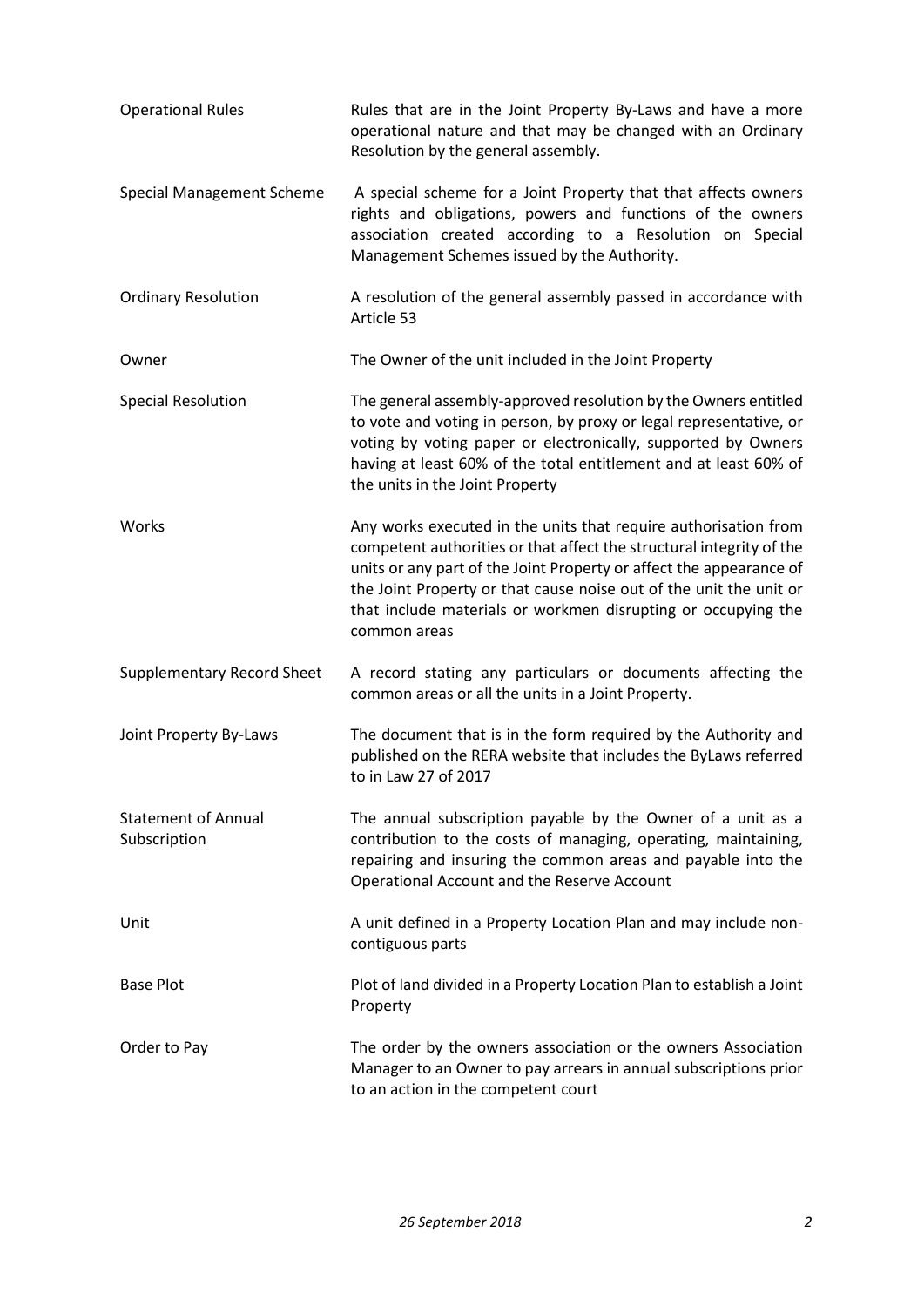#### **Article 2 - Scope**

The provisions of this resolution shall apply to all Joint Properties, which shall include units and common areas, with the Owners owning the common areas in shares determined by their unit entitlements.

# **Chapter 2 - Registration of Joint Properties and Articles of Association and Joint Property By-Laws**

#### **Article 3 – Plans to be registered**

The developer must register plans for Joint Properties according to the provisions of this Resolution.

#### **Article 4 – Registering the Joint Property**

To register a Joint Property the developer must provide to the Bureau and the Authority the following:

- 1. The Property Location Plan consisting of:
	- a. A plan illustrating the location of the buildings in relation to the boundaries of the Base Plot
	- b. Common Area Plan identifying in general terms all common areas inside and external to the building
	- c. Exclusive Use Area plan illustrating areas over which exclusive use rights are to be created
	- d. Unit plan defining all units in the Joint Property
	- e. Accessory Units plan defining all Accessory Units in the Joint Property
	- f. Any easements and covenants affecting the common area
- 2. Schedules that show the following:
	- a. All Joint Property units and Accessory Units and their unit numbers
	- b. the areas of the units and Accessory Units, including a breakdown of internal and exterior areas
	- c. A detailed statement of what items have been included or excluded in calculating the area
	- d. The Entitlement of every unit including Accessory Units and the method used to determine the Entitlement.
	- e. the number of accessory units and the units that the accessory units are associated with
- 3. Joint Property By-Law that is in the form required by the Authority;
- 4. Changes and additions to the Articles of Association, provided that these comply with the provisions of Article 7; and
- 5. The documents required to support the registration of the Property Location Plan including:
	- a. The title deed for the land of the developer divided by the Property Location Plan
	- b. the consents of owners of real rights in the land in the title deed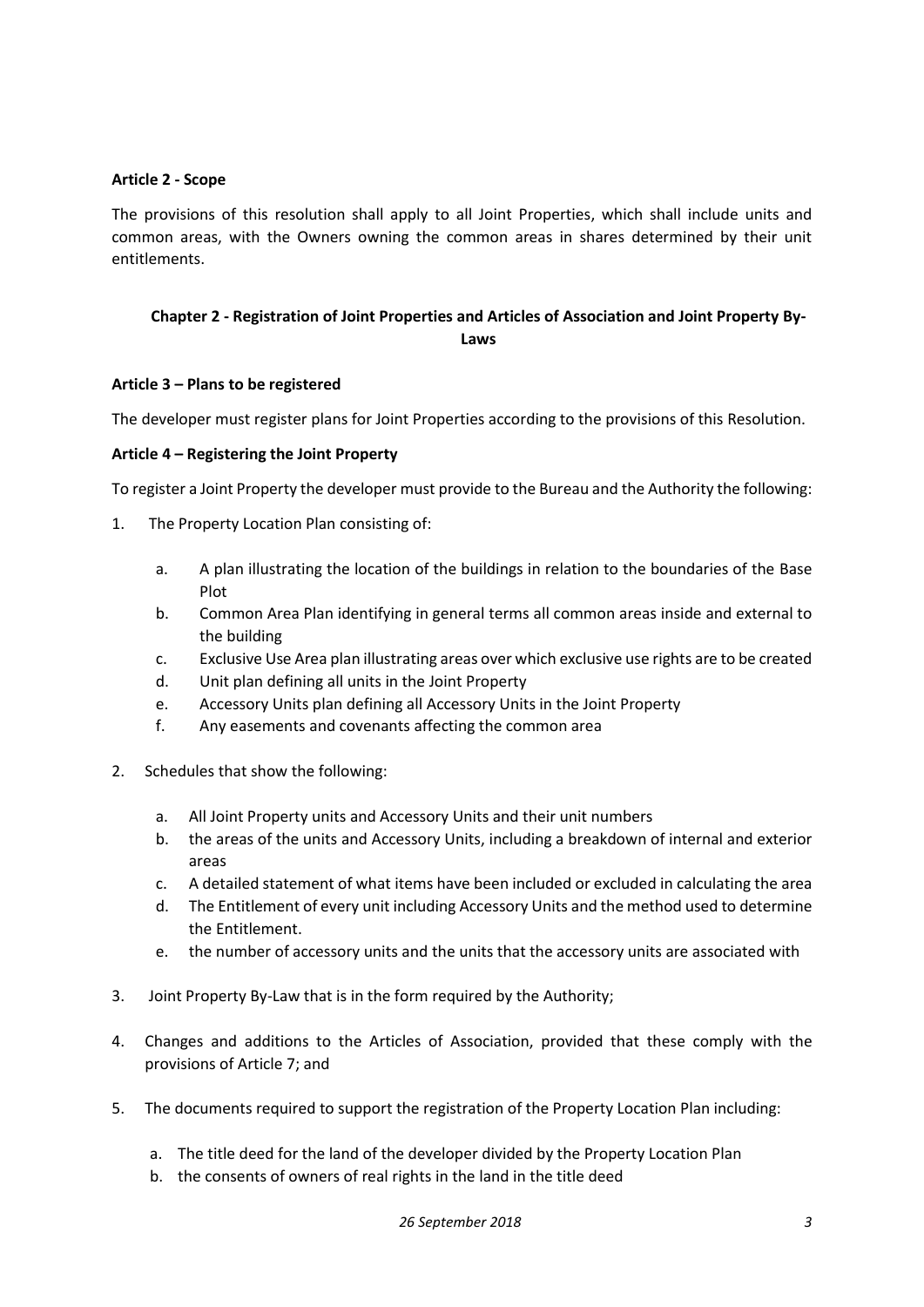- c. the discharge of any mortgage in relation to the common areas
- d. Such other documents as the authority shall require.

Nothing in this Resolution requires a developer to comply with the requirements of this Resolution if SLRB commenced registration procedures before the date of this Resolution.

# **Article 5 – Special provisions for plans**

The unit plan in a Property Location Plan may show non-contiguous parts of a Unit.

# **Article 6 - Property location plan**

- A. The developer must prepare a property location plan when establishing a Joint Property, and any part of the Base Plot that is not shown as a unit in the Property Location Plan of a Joint Property is presumed to be a common area.
- B. Where the Joint Property creates villa or land units, the Property Location Plan shall define the common area as a plot.
- C. in all circumstances, no accessory units shall remain under the ownership of the developer after the sale of all units.

# **Article 7 – Articles of Association and Joint Property By-Laws**

There is an Articles of Association for all joint properties, specified by the Authority in its template on the website. The developer in preparing the Joint Property By-Law or the owners association after it becomes operational may amend or add special provisions to the Articles of Association provided that they are consistent with this Resolution and the template prepared for it. In all circumstances the changes require the consent of the Authority.

The Joint Property By-laws for all joint properties shall follow the format provided by the Authority. It shall be drafted by the developer to promote equitable management of the common areas and harmonious living among Owners and as far as possible to fairly balance the requirements of different uses and owners within the Joint Property guided by the Authority template on its website.

#### **Article 8 – Inclusion in Articles of Association**

- A. The owners association may specify a process in the Articles of Association to impose financial obligations on an Owner where the actions of the Owner result in costs to the owners association that should be borne by the owner rather than by all Owners.
- B. Without limiting the effect of clause A, the owners association may include in the process of recovery of costs to ensure that the Owner complies with the Joint Property By-Laws, the Articles of Association and Operating Rules.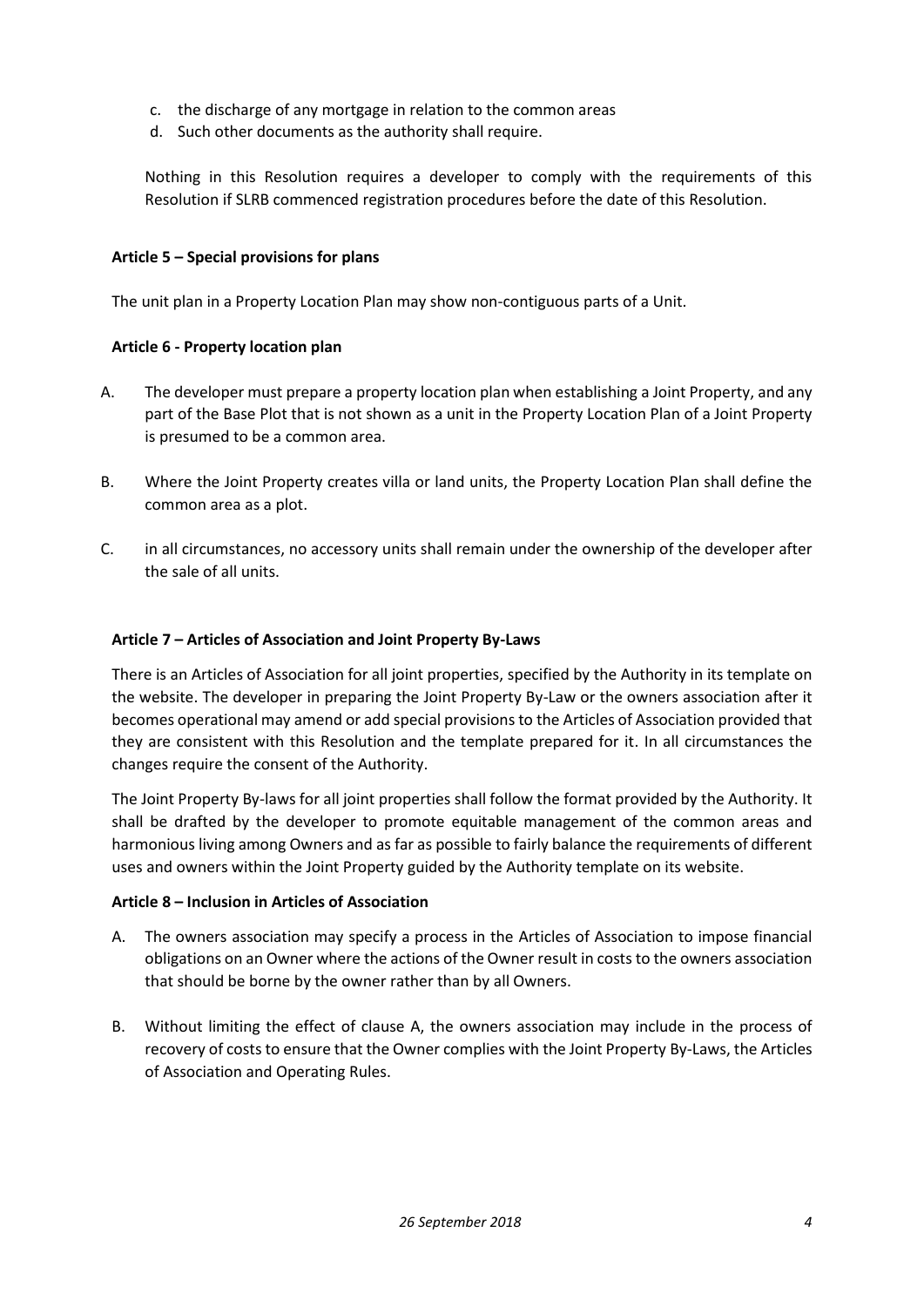# **Chapter 3 – Handover from the developer to the owners association**

#### **Article 9 – Developer's obligation after the establishment of the owners association**

- A. The developer must send notice of the first general assembly to owners within 3 months from the establishment of the association according to the provisions of this Resolution and the Articles of Association.
- B. Where the Joint Property is a villa development that includes common areas and the owners association is created under Article 62A of the Law before the completion of the buildings on the plots the developer may delay calling the first general assembly until 10% of the units have completed buildings.
- C. After the establishment of the owners association and before the first annual general assembly the developer must:
	- i. Create the common seal of the owners association which shall contain (a) the registration number allocated to the owners association; (b) the name of the owners association set down in the Joint Property By-Laws and the words "owners association."
	- ii. Prepare the first annual Budget for the owners association including the establishment within the Budget of the Operational Account and the Reserve Account.
- D. After the establishment of the owners association and before the first annual general assembly the developer may:
	- i. Tender for any goods or services required for the operation of the Joint Property provided that no contracts shall exceed two years unless the Joint Property is within a Special Management Scheme.
	- ii. Enter on behalf of the association into any contracts necessary for the operation of the Joint Property including a contract with an Owners Association Manager where appropriate.
	- iii. Open bank accounts in the name of the association for the deposit of annual subscriptions.

#### **Article 10 - Transferring the custody to the owners associations**

In the first general assembly meeting the developer must transfer into the custody of the owners association all the relevant documentation pertaining to the operation of the Joint Property including:

- i. As-built drawings
- ii. a list of all assets whether fixed or movable owned by the owners association
- iii. a full accounting of all annual subscriptions collected by the developer on behalf of the owners association;
- iv. copies of any construction contracts, design contracts, building consents, approvals and compliance certificates;
- v. any warranties assigned to the owners association
- vi. all instruction manuals, keys, codes and similar information;
- vii. a table setting out all Units, Owners and their addresses for service of notices;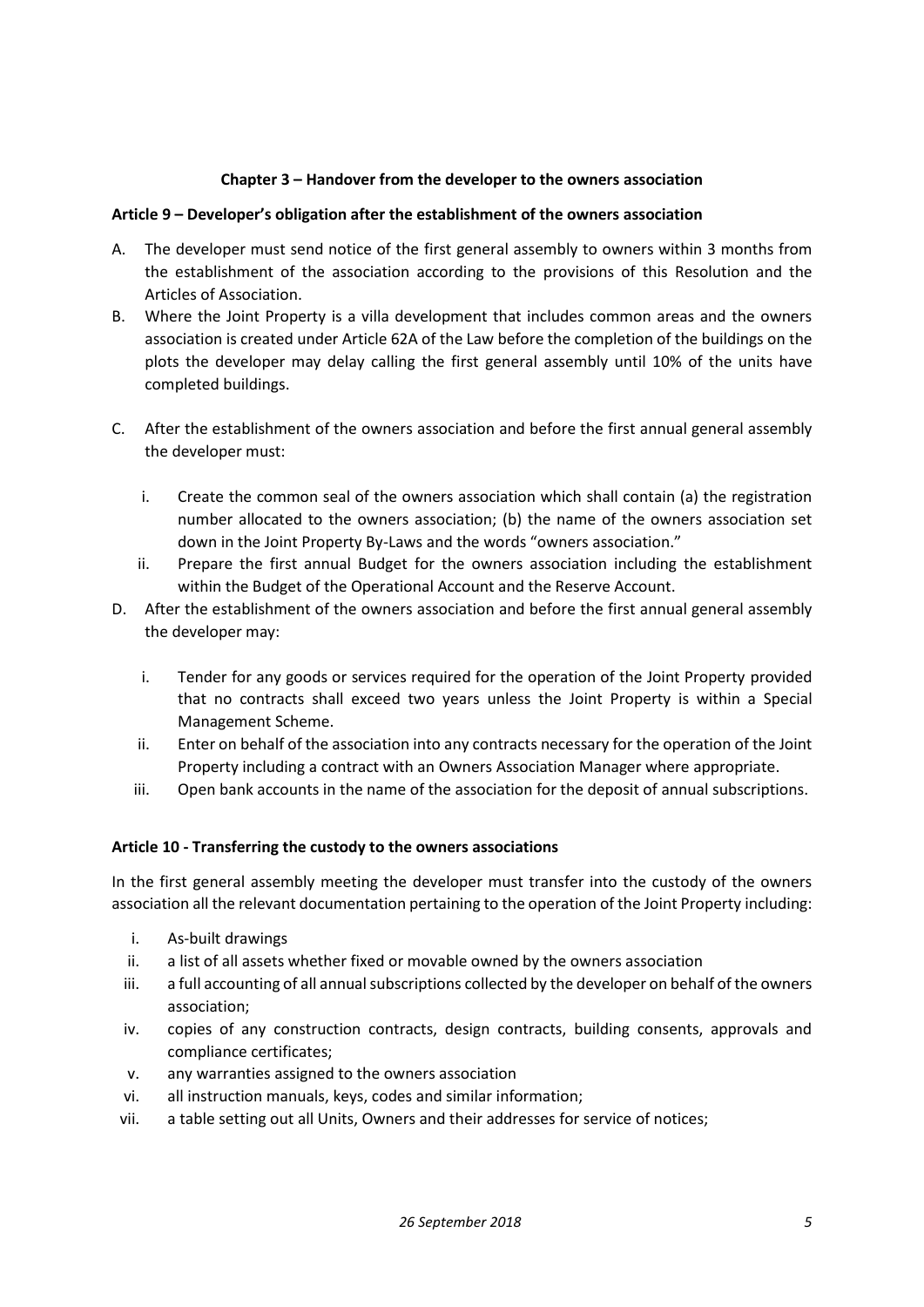- viii. originals of all tender documents, Budgets, service contracts, accounts, notices, agendas, minutes, resolutions and other documents entered into by or prepared in relation to the owners association;
- ix. all necessary documentation to transfer the operation of the owners association bank account into the management and control of the owners association; and including an accounting for all paid annual subscriptions paid by Owners
- x. copies of the Property Location Plans and Joint Property By-Laws registered by the Bureau; and
- xi. the common seal.

At the first general assembly the developer must provide details of all existing service contracts entered into by the developer and must disclose any interest that the developer has in those contracts, and provide a list of the units under management and the expiry date of the obligation where the developer has at the time of the general assembly an ongoing obligation to manage units under Article 34 of the Law.

# **Article 11 - Maintaining the documentation**

The documentation in the previous Article must be stored securely on site at the Joint Property and the common seal must remain in the custody of the Owners Association Manager for the Joint Property or if no Owners Association Manager has been appointed then in the custody of the board member appointed as the secretary of the owners association.

# **Article 12 - Remedying defects**

The developer at his expense shall be obliged to pursue any contractor or consultants for any defect or breach of any warranty in relation to the Joint Property in accordance with Article 71 of the Law and he shall remain liable to remedy a defect or breach of such warranties.

# **Article 13 - Payment of annual subscriptions**

The developer shall be liable as an Owner to pay the annual subscriptions determined under the law and this resolution in relation to all units owned by the developer and he shall not have the right to notarise any SPA before the payment of arrears in annual subscriptions.

# **Article 14 - Disqualifying the developer from voting**

The developer must disqualify himself from voting on any contracts for goods or services where the developer holds a stake in the provider of the goods or services.

The developer shall not have the right to vote on a decision that concerns a resolution to take action against him for his breach of his obligations.

# **Article 15 - Developer's obligations on selling**

On any sale of a unit the developer shall provide the buyer with the following before the buyer signs the contract:

- i. A copy of the plan defining units and common areas;
- ii. A copy of the unit Entitlements particulars
- iii. A copy of the Joint Property By-Laws
- iv. A projection calculated on a reasonable basis of the next two years' annual subscriptions.
- v. Details of any Special Management Scheme applicable to the Joint Property.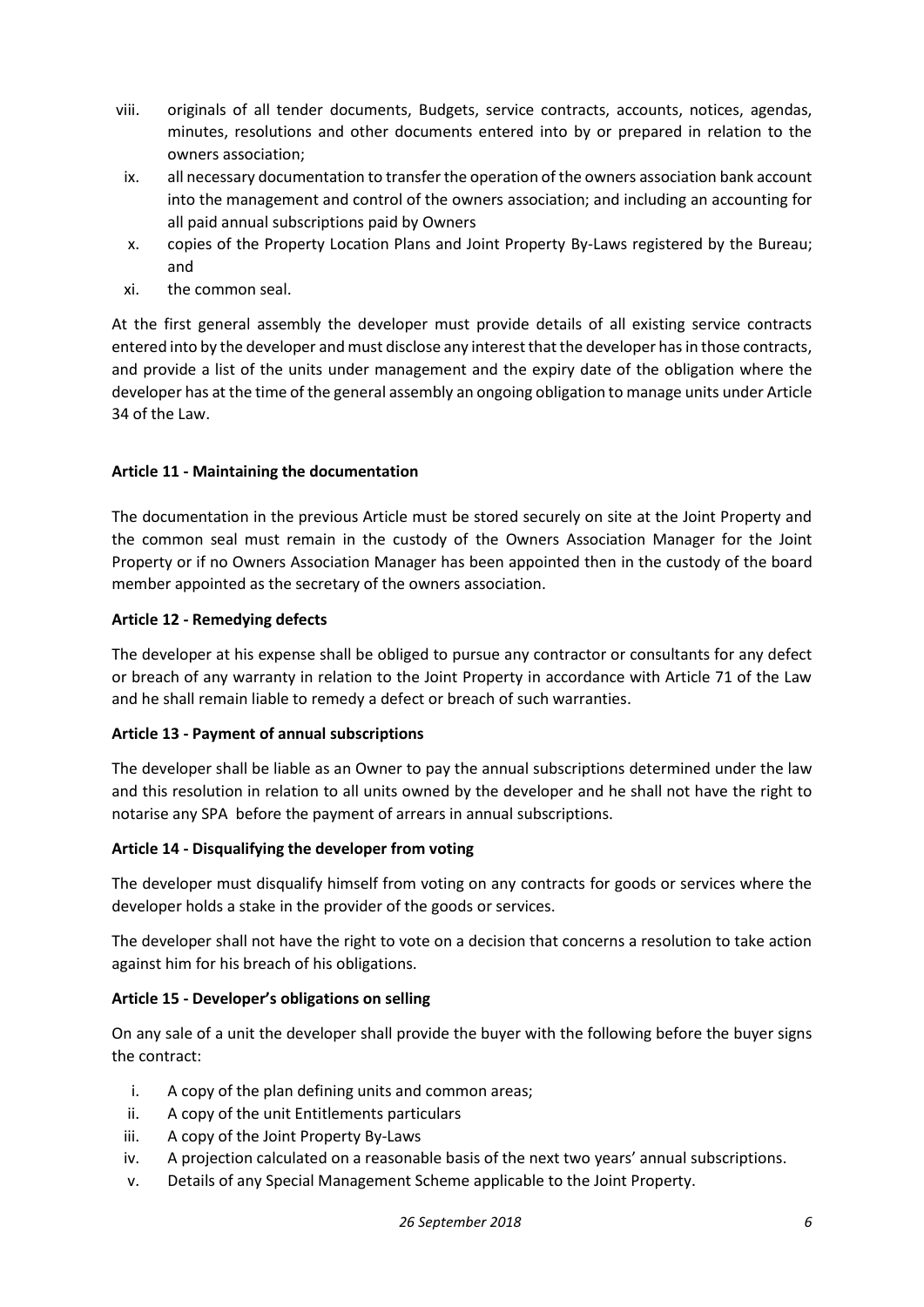- vi. Details of any arrears of service charge.
- vii. An undertaking by the developer to assist the buyer to obtain a Clearance Certificate.

#### **Article 16 - Collecting annual subscriptions before handover by the developer**

The developer has the right to collect two years' annual subscriptions before handing over the unit, provided that he deposits the funds in the owners association's Operational Account and Reserve Account.

# **Chapter 4 – Functions, Powers and Obligations of the owners association**

# **Article 17 - Legal Personality**

An owners association shall have a separate legal personality from its Owners and has the right to sue in this name as an owners association and may be represented by the Owners Association Manager and if there is no Owners Association Manager by the chairman in front of the courts, administrative entities and when dealing with third parties.

Where the owners association is liable to make a payment under a judgment to compensate for a breach of its obligations the Owners shall contribute to the payment in shares determined by the Entitlement of their units.

#### **Article 18 – Functions of the owners associations**

In addition to the functions in the Law and in this Resolution, the owners association functions include the following:

- i. Supervision of common areas, assets and services according to the public benefit of the owners and managing and controlling it
- ii. Ensuring the maintenance of common areas and the repair of assets or replacement if repair is not economically sound
- iii. Keeping records according to Article 24 of this Resolution,
- iv. Maintaining insurance according to Articles 72 and 73 of the Law, Article 21 of this Resolution and the Joint Property By-Laws
- v. Promoting harmony and a sense of belonging among Owners and occupiers of units and managing disputes
- vi. Complying with any other obligations in the law.

#### **Article 19 – Powers of an owners association**

In addition to the powers in the Law and in this Resolution, the owners association has the following powers:

- i. To enter into utility supply and service agreements;
- ii. To make Operational Rules for the effective management of the Joint Property;
- iii. To set appropriate measures and mechanisms against Owners for a breach of the Articles of Association or Joint Property By-Laws or of any notice to the Owner requiring the Owner or the Owner's tenant, guest or occupier to comply with owners association requirements.
- iv. To remedy defective building work in relation to the Common Areas;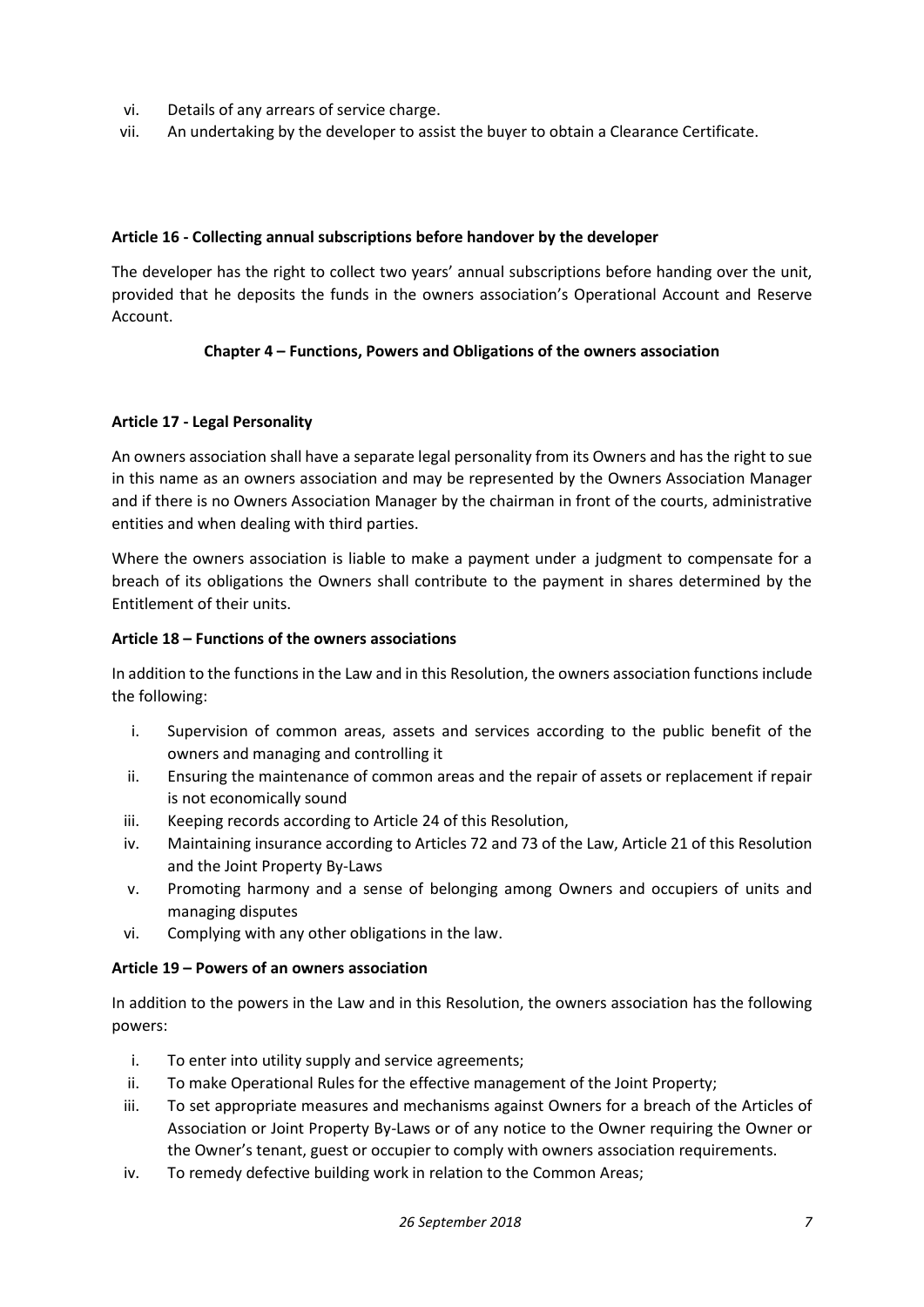- v. To carry out work required by law or the Joint Property By-Laws or if the Owner has failed to do the work;
- vi. To collect annual subscriptions from Owners and to require payments in quarterly instalments;
- vii. To recover from the Owner of a unit the costs of carrying out work;
- viii. To enter a Unit upon reasonable written notice to the Owner or occupier, or without notice in an emergency, to inspect or effect repairs to Common Areas or the unit or to carry out work;
- ix. To enforce Owners' obligations under the Law, this Resolution or the Joint Property By-Laws;
- x. To sue and take judicial action to enforce monetary claims in its own name;
- xi. To effect insurances required by the Law, this Resolution, or the Joint Property By-Laws;
- xii. to deposit surplus funds for the achievement of owners association purposes and benefit of all owners in a bank registered with the Central Bank of Bahrain or any institution approved by the Authority in consultation with the Central Bank of Bahrain;
- xiii. To issue statements of annual subscriptions indicating the annual subscriptions payable in relation to the unit and to issue Clearance Certificates according to Article 27 of the resolution
- xiv. To own equipment, furniture and other assets consistent with its functions and powers.

#### **Article 20 - Leasing common areas**

The owners association shall have the right to lease any common areas provided the same does not materially impede the use and enjoyment of the common areas by the Owners and is approved by the general assembly by Ordinary Resolution and any rent received shall be paid into and form part of the Operational Account.

#### **Article 21 – Insuring owners associations**

The owners association must insure in its own name the following:

- 1. Buildings, assets and other improvements within the common areas under a comprehensive insurance policy against damage or destruction by explosion, fire, lightning, storm and tempest and water for:
	- i. their full replacement value; and
	- ii. the costs incidental to their replacement or reinstatement, including the cost of removal of debris and professional fees on re-building
- 2. against liability for damage to property or bodily injury to any person howsoever arising in relation to the Common Areas; and
- 3. against any other risk specified in the Law or in a direction of the Authority.

The owners association shall obtain an assessment every five years by a certified engineer or valuer to ensure the insurance policies adequately cover the above items.

#### **Article 22 - Recovering the amount of the increased premium**

If the way in which a unit is being used by an Owner or occupier results in an increased premium payable by the owners association then the owners association may recover the amount of the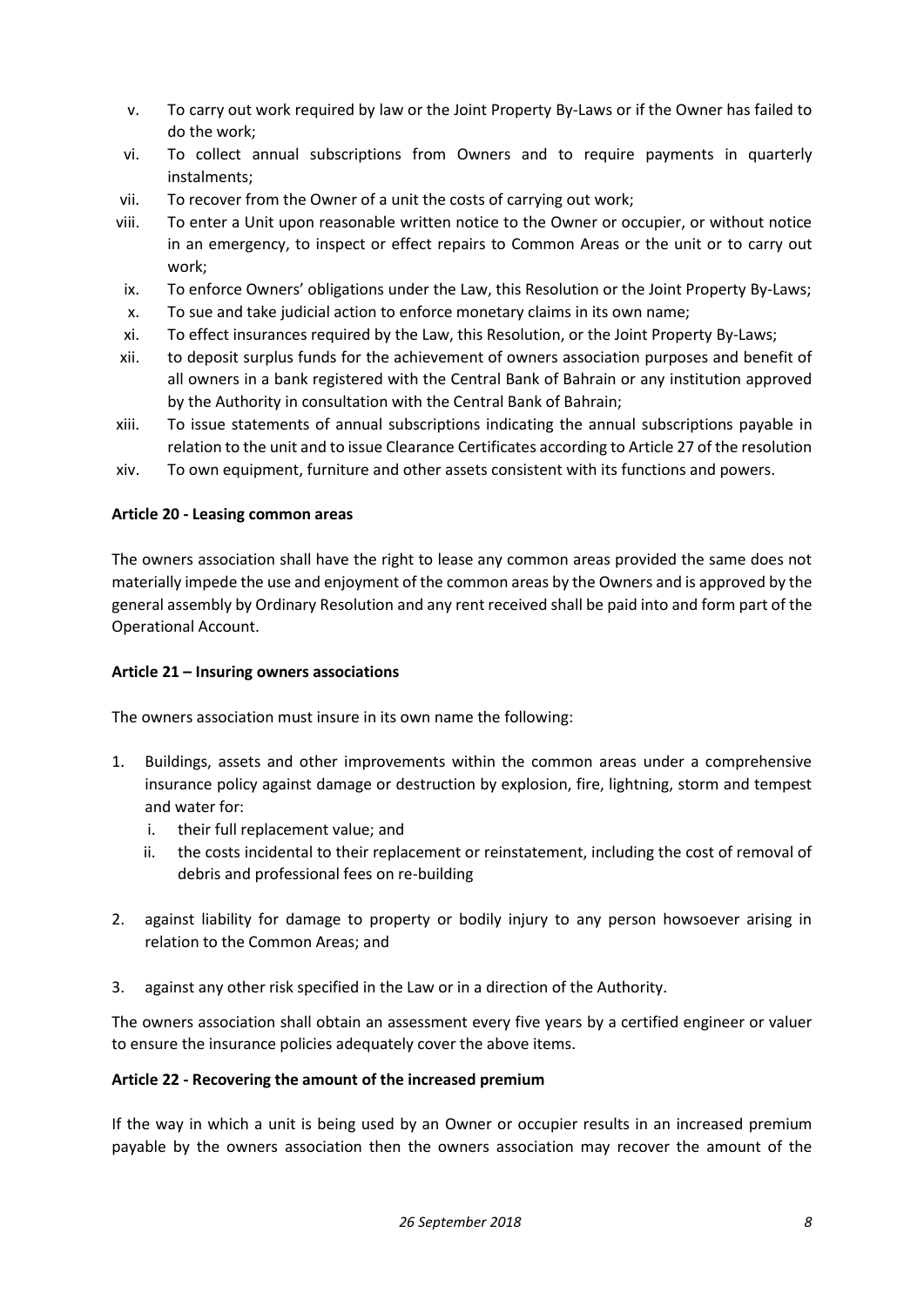increased premium from the Owner concerned. In all circumstances the proceeds of the insurance claim must be applied towards the reinstatement of the damage that resulted in the claim.

# **Article 23 - Insuring private property**

Owners and occupiers shall be responsible for insuring their private property to the extent that it is not covered by any insurance effected by the owners association.

Owners of free standing buildings including buildings on villas or land plots that are not Common Area may obtain their own insurance.

# **Article 24 - Owners association records**

An owners association must keep the following records:

- i. a record which contain the plan defining units and common areas and a copy of the Joint Property By-Laws including a particular of unit Entitlements
- ii. a written record of meetings of the board;
- iii. a written record of the general assembly meeting proceedings including resolutions and Minutes;
- iv. a record for official communications;
- v. record of insurance policies;
- vi. a record of all financial statements, audits and bank statements;
- vii. a register of contracts and agreements;
- viii. originals of all contracts and agreements;
- ix. a register of assets;
- x. an up-to-date roll of all Owners and their addresses for service;
- xi. an up-to-date record of the status of annual subscription payments; and
- xii. other records specified by the Authority.

#### **Article 25 - Ownership of records**

The owners association's records, whether in paper or electronic form, are the property of the owners association and must be returned to the owners association by the Owners Association Manager or board members at the end of their tenure. All records must be kept for at least seven (7) years.

#### **Article 26 - Changing the plans**

Any changes to the Property Location Plan or Joint Property By-Laws or additions to the Articles of Association must be approved by the Authority and registered by the Bureau for registration in the Special Register of Joint Properties.

#### **Article 27 - Clearance Certificate on transfer**

After six months from the date of the resolution, the Bureau shall not register a transfer of a unit where the initial contract for sale of the unit was entered into after the date of this Resolution until it has a Clearance Certificate for that unit unless the Parties jointly declare to the Notary that:

i. they have attempted to obtain Clearance Certificate but the owners association being inactive or non-functional has failed to issue a certificate; and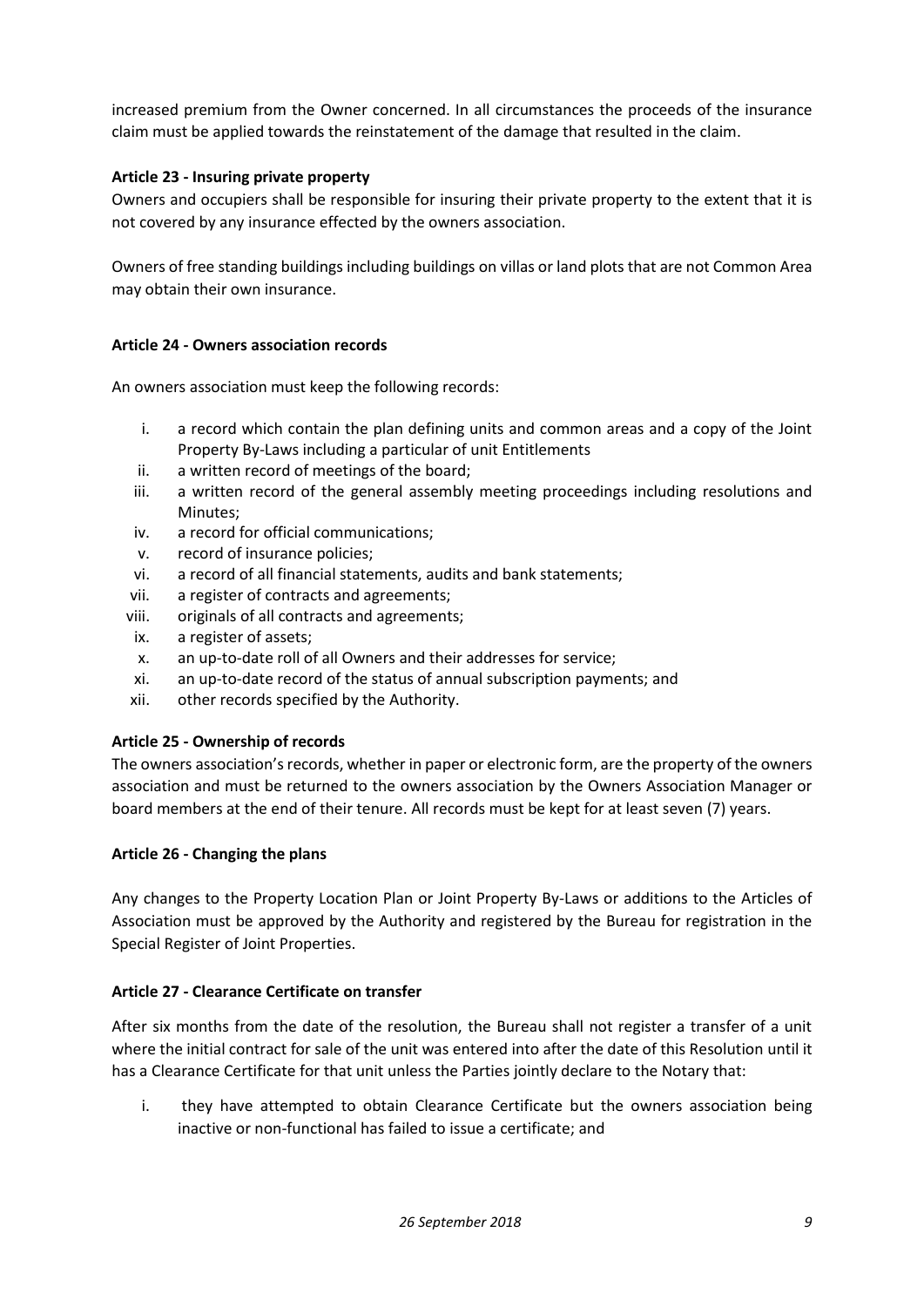ii. An agreement has been made between the buyer and seller to cover any unpaid annual subscriptions so that the buyer is not adversely affected by the operation of Article 68A of the Law.

A transfer of an Accessory Unit does not require a Clearance Certificate.

# **Article 28 - Operational Account and Reserve Account**

The owners association shall establish an Operational Account and a Reserve Account for the Joint Property and shall, unless exempted by the Authority, conduct every five years a study to identify maintenance activities to be funded from the Reserve Account over the next five years. Upon collection of annual subscriptions from Owners the share of the annual subscriptions allocated in the Budget pertaining to the Reserve Account shall be separated from the Operational Account.

# **Article 29 - Easement Rights or leasehold obligations**

The owners association must comply with any easements or the obligations pursuant to any Special Management Scheme or leasehold or Musataha or agreements recorded in the Joint Property By-Laws or Supplementary Record Sheet.

# **Article 30 – Order to pay**

- A. For the purposes of Article 68B of the Law, the Owners Association Manager, or the chairman in the case where there is no manager may serve an Order to Pay on an Owner by registered post or by email, under the seal of the owners association, requiring the Owner to pay the annual subscription within 90 days. A copy of the original notice to pay annual subscriptions and any subsequent notices shall be attached.
- B. For the purposes of Article 68B, the Order to Pay may include:
	- i. any arrears in annual subscriptions;
	- ii. any administrative fee imposed by the owners association for late payment pursuant to Article 59;
	- iii. financial obligations imposed on an Owner by the owners association pursuant to the Articles of Association.

# **Chapter 5 – The board**

# **Article 31 – Appointing a board**

The owners association must elect a board in the annual general assembly meeting provided there are more than nine units. If there are nine or less units, the owners shall constitute the Board automatically. It shall comprise at least three and a maximum of nine members including the chairman, treasurer and secretary. The general assembly may appoint three supplementary members to fill any vacancies in the board.

# **Article 32 - Resignation of a board member**

A member of the board may resign within his membership period without any obligation to appoint a new member provided that the remaining member shall be at least three members, failing which the owners association must call an extraordinary general assembly to choose the rest of the board members.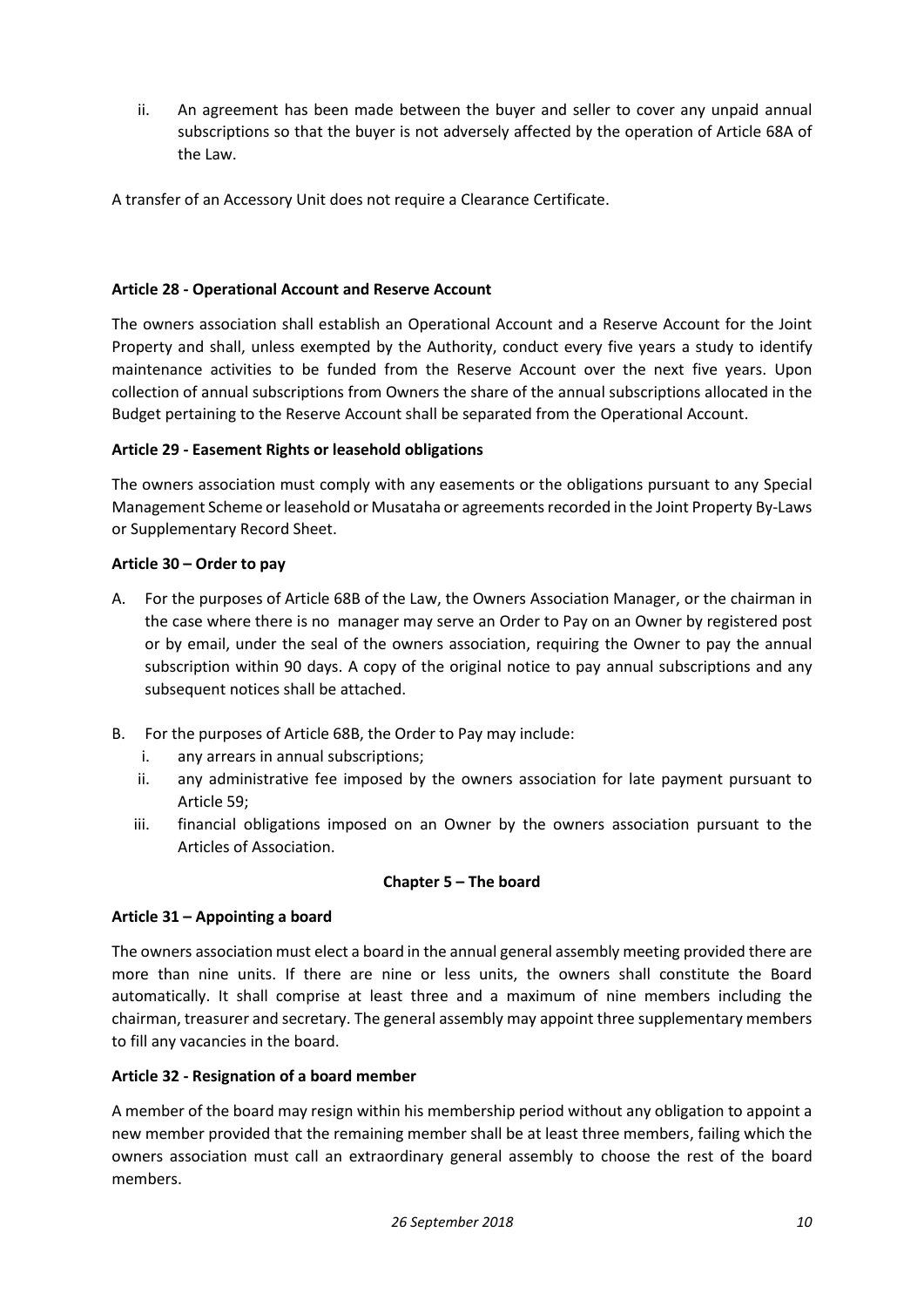# **Article 33 - Board member conditions**

These are the conditions of the board members:

- i. Should be an Owner in the Joint Property
- ii. A resident in Bahrain
- iii. An Owner should not be represented by more than one member on the board
- iv. Should not be a convicted bankrupt in the five years before the nomination.
- v. They should disclose potential conflicts of interest that may arise if appointed to the board.

# **Article 34 - Voting and the term of the board**

The term of office of a board member is for two years starting from the date of election and expiring at the next general assembly meeting two years later. Voting on nominees for election to the board shall take place at general assembly. Each owner is entitled to vote for one candidate and shall have one vote per unit owned. Voting may be in person, by proxy, by legal representative by voting paper or by electronic means. Board members may serve successive terms.

In addition to the voting procedures for board members set out in this Article, the general assembly may by Ordinary Resolution add to the Articles of Association another voting process. The amendment to be effective must follow the procedures for registration in this Resolution.

# **Article 35 - Board member names certificate**

The Authority upon application by or on behalf of the owners association supported by evidence of a decision appointing board members at a general assembly meeting convened under the provisions of this resolution, shall issue a certificate that shows the names of the board members and the supplementary board members and shall record the names of the treasurer secretary and chairman and if available, the name of the appointed Owners Association Manager. The Authority shall update the certificate upon receipt of notification of any change in the particulars in the certificate.

#### **Article 36 – Change of board certificate**

Where evidence of dismissal, resignation or other change to the membership of the board has been provided by the board or owners association, the Authority may amend a certificate to remove a board member dismissed by the owners association or issue a replacement certificate at the discretion of the board.

#### **Article 37 - Board powers and functions**

- A. The board shall have full power and authority to perform the functions and powers delegated by the owners association according to the provisions of this Resolution except for the following:
	- i. approving the annual Budget;
	- ii. amending the Articles of Association and the Joint Property By-Laws
	- iii. approving remuneration for board members
	- iv. Other restrictions imposed by the owners association.
- B. The owners association or board according to the circumstances shall have the option of approving or terminating contracts that are concluded after the date of this Resolution contrary to Article 9 of this Resolution, and in case of termination the owners association or board or Owners Association Manager shall notify the contractor with a period of notice of not less than 3 months.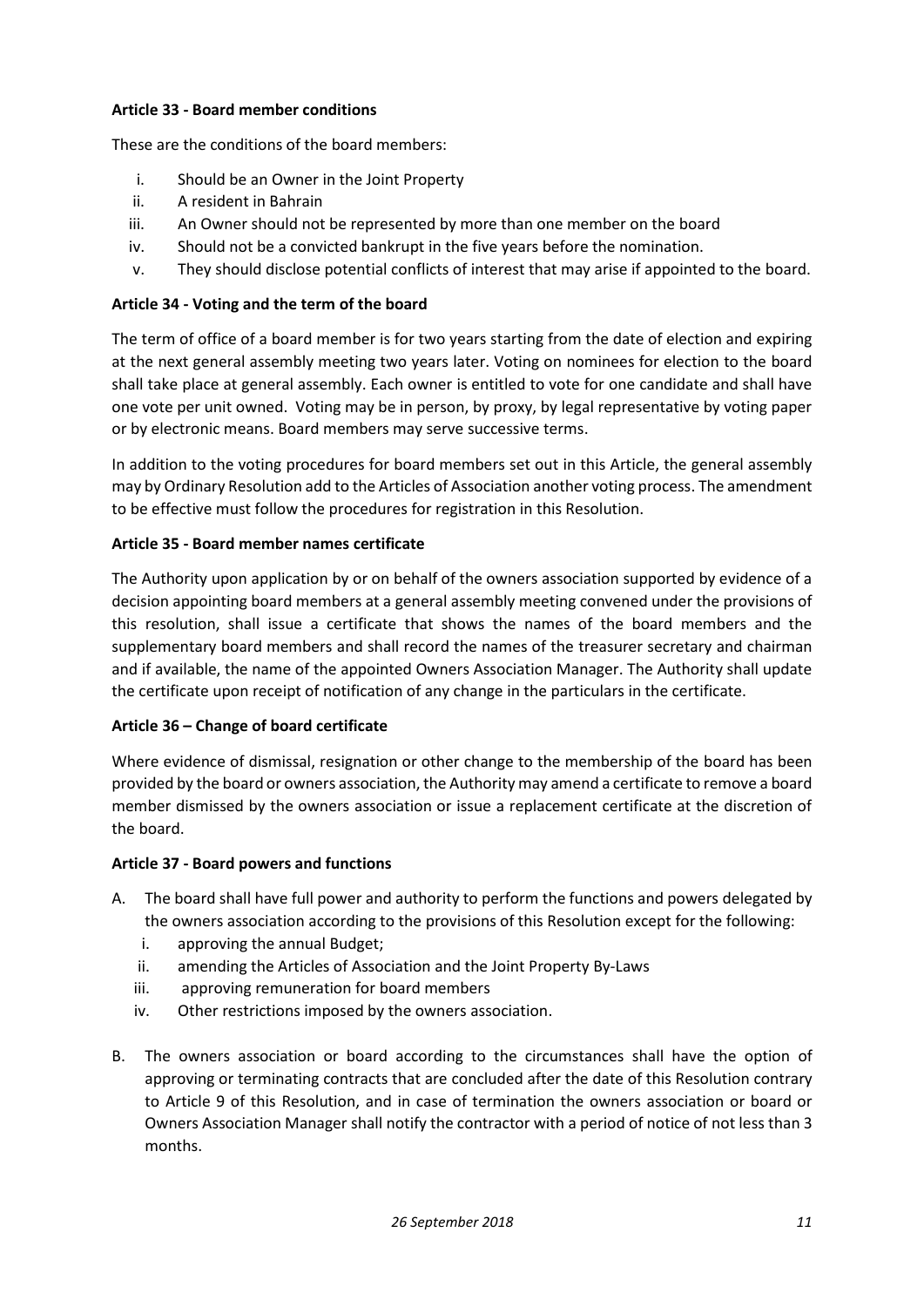C. The owners association shall not be responsible to compensate the contractor in this case.

# **Article 38 - Disclosing conflict of interests**

A board member must disclose any conflict of interests to the other board members and where appropriate to the owners association. If the other board members so require then the board member with the conflict of interest will refrain from voting on any issue related to the conflict of interests.

# **Article 39 - Board Obligations**

The board must work to achieve the owners association benefits using reasonable diligence to ensure that the owners association fulfils its obligations under the law and this Resolution. Should the board and Owners Association Manager lack any expertise on a matter the board must engage the services of a person having sufficient knowledge and expertise.

# **Article 40 – Board liability**

The board will be responsible for any losses that the owners association will face in the following circumstances:

- i. Due to any loss sustained by the owners association due to any fraud or dishonesty of the board member
- ii. Where a board member knowingly breaches any aspect of the law or this Resolution resulting in damage to the owners association
- iii. If the board member fails to disclose any conflict of interests in any matter prior to a vote on the issue resulting in a loss sustained by the owners association.

Subject to the above, board members shall not be personally liable for any act or omission in their role as board member for any action taken in good faith.

# **Article 41 - Board meetings**

The board shall meet as regularly as is necessary in order for the board to fulfil its duties. Greater than half of the board members shall comprise a quorum. The board shall decide all matters by majority vote, and in all circumstances the decision must be in writing.

Each board member shall have one vote. A board member shall not be entitled to vote if he fails to pay annual subscriptions due at the time of the relevant meeting.

The board shall elect a chairman, secretary and treasurer and specify functions if not already specified by the owners association.

The elected chairman may chair meetings of the board and general assembly meetings unless the general assembly appoints a different person to chair the general assembly meeting.

# **Article 42 - Functions of the secretary and the treasurer**

The functions of the secretary include the preparation and distribution of notices including notices of meeting, notices to comply with the Joint Property By-Laws, notices to owners to pay annual subscriptions and notices of board meetings, and issuing Clearance Certificates.

The functions of the treasurer include approving and issuing statements of annual subscriptions, preparing financial statements and annual Budgets.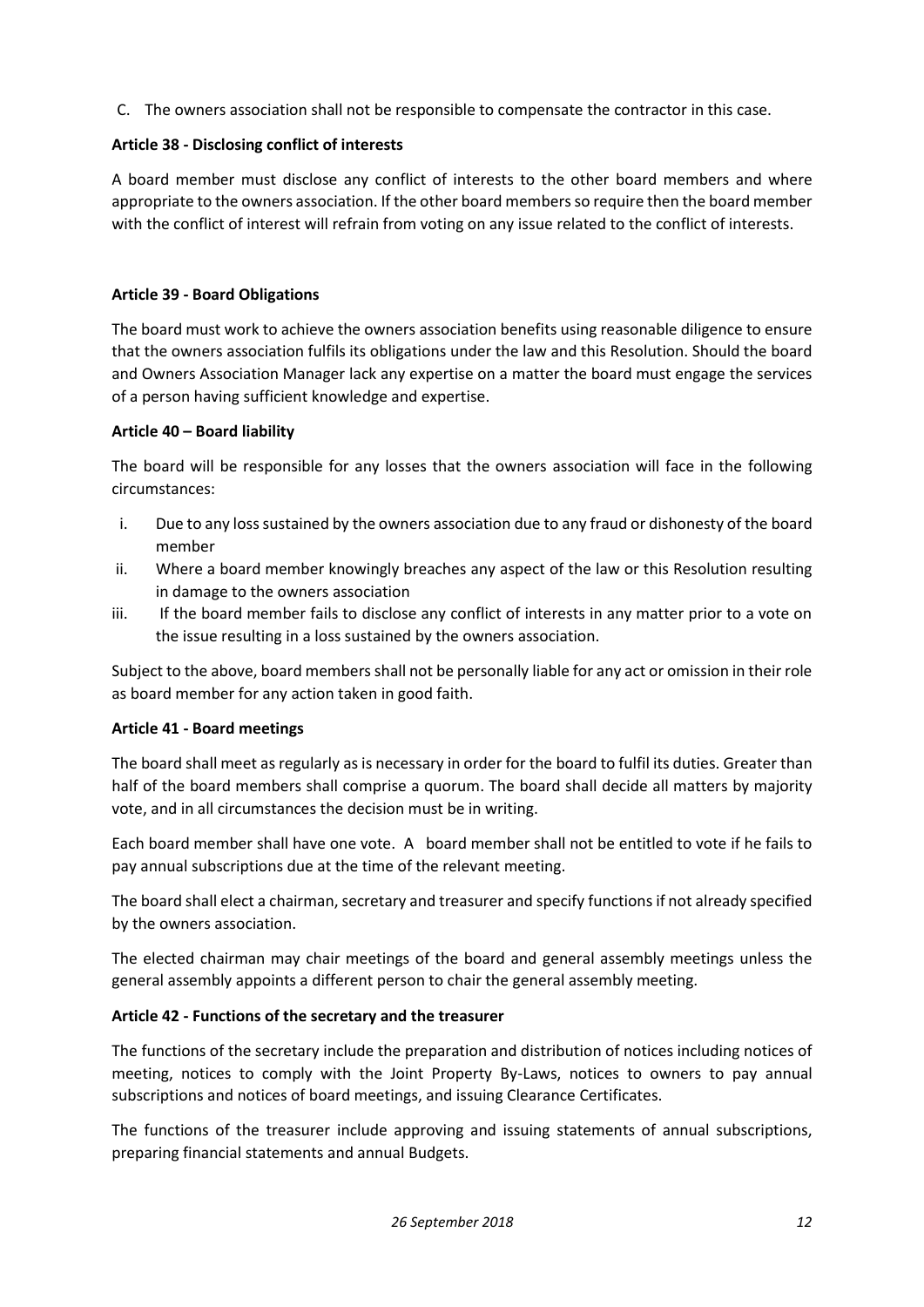# **Article 43 - Board Meeting notice**

The secretary will sign a written notice giving 14 days' notice of the board meeting to the board members. The notice period may be reduced if all members of the board agree in writing. The notice must include a detailed agenda for the meeting.

# **Article 44 – Appointing a Representative for as nominee for election to the board**

An owner that is a legal person may nominate one person as a representative to stand for election to the board.

Where a unit is owned by co-owners, one of the co-owners may be appointed to the board.

A developer owning more than one unit in the Joint Property may nominate one person to represent the developer to stand for election to the board.

#### **Chapter 6 - General assembly meetings**

#### **Article 45 – The general assembly**

The general assembly shall consist of the Owners, whether attending in person, by proxy or by a legal representative, or voting either electronically or by voting paper.

The general assembly may expel a board member by an Ordinary Resolution.

#### **Article 46 - Annual general assembly meeting**

The general assembly of the owners association shall convene annually with a written notice sent to Owners at least 21 days before the date of the meeting.

#### **Article 47 - General assembly notice provisions**

The notice must be given to all Owners and contain:

- i. the date, time and place of the general assembly
- ii. a detailed agenda which includes the following items
	- a) at the first general assembly, an item for the appointment of a chairperson to chair the general assembly;
	- b) an item for confirmation of the minutes of the previous general assembly;
	- c) an item for consideration of the annual financial statements;
	- d) an item for consideration of the Budget for the next financial year and annual subscription proposed in that Budget and dates payable during the year;
	- e) an item for the election of the board;
	- f) items required by the board;
	- g) an item requested by an Owner in writing to be included on the agenda;
	- h) any resolutions or motions proposed to be passed by the general assembly
	- i) any other matters of general business.

#### **Article 48 - Documents to accompany the notice**

The notice is to be accompanied by the following:

- i. a copy of the minutes to be confirmed;
- ii. a copy of the annual financial statements;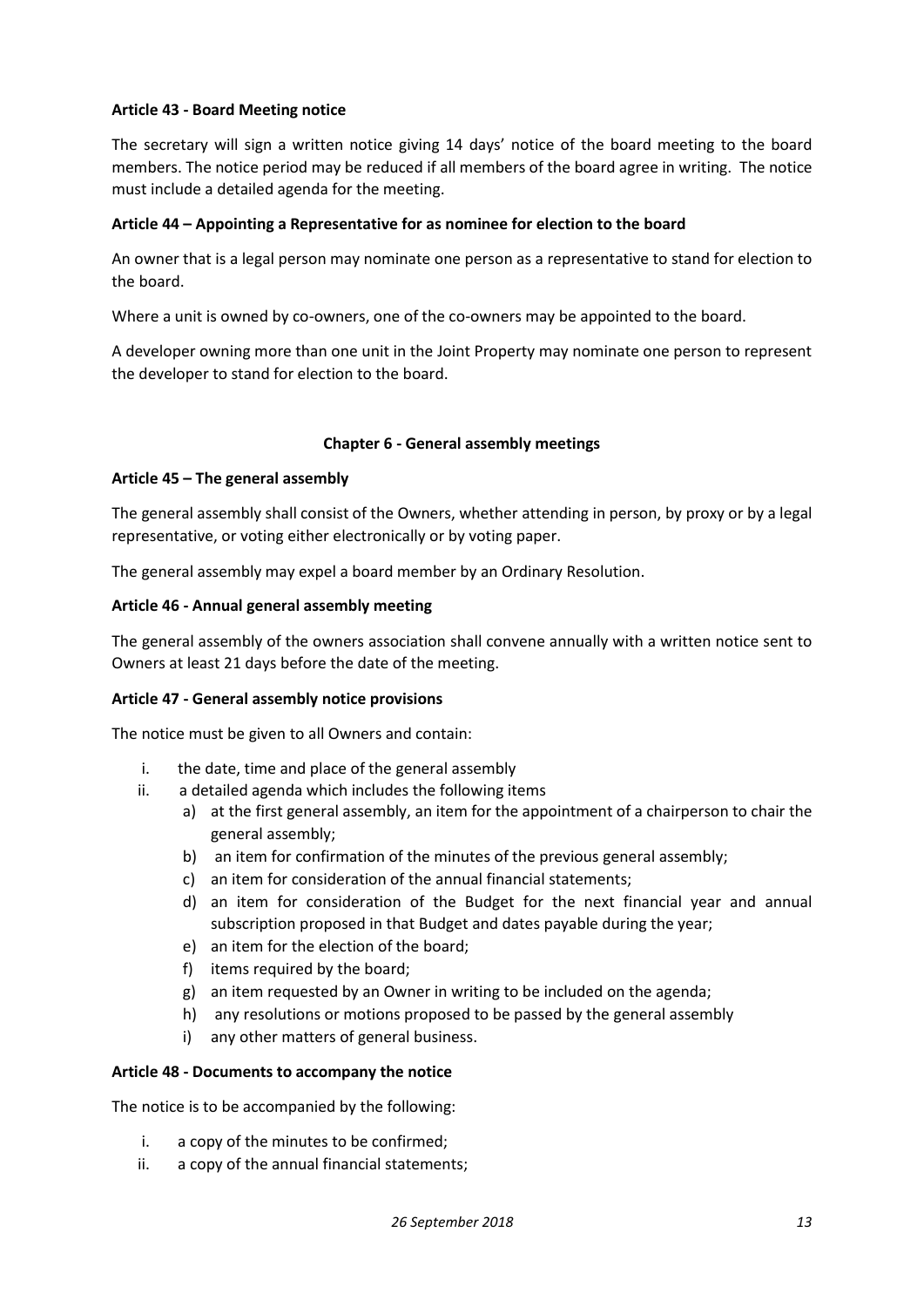- iii. a copy of the proposed Budget, including proposed annual subscriptions;
- iv. details of current insurance policies;
- v. a copy of any other documents reasonably required for the general assembly to consider the various agenda items;
- vi. a proxy form; and
- vii. a voting paper setting out the proposed resolutions.

# **Article 49 - Extraordinary general assembly meetings**

An extraordinary general assembly must be convened in the following circumstances:

- i. if required by the Owners of not less than 25% of the units in the Joint Property;
- ii. if required by any two board members or the chairman;
- iii. if required by the Authority.

The notice of an extraordinary general assembly need not contain all the particulars required to convene the general assembly.

# **Article 50 - Voting at a general assembly**

An Owner may vote in accordance with the provisions of this Resolution, and where a unit is owned by more than one person or owned by a company the voting shall be by proxy or by voting paper signed by the co-owners or by the legal representatives of the co-owners. In all circumstances no votes may be cast if annual subscriptions are overdue for the unit except on decisions requiring a Special Resolution or a resolution to terminate a Joint Property.

A person cannot hold proxies for more than 10% of the unit Entitlement of the Joint Property.

#### **Article 51 - Quorum**

The quorum for a general assembly shall be the Owners of 50% of the units in the Joint Property participating in person, by proxy, by legal representative or voting by voting paper or electronically. If a quorum is not present within one hour of the scheduled commencement time of the general assembly, the general assembly shall stand adjourned until the same time and place seven days later, and the Owners participating at that reconvened meeting shall constitute the quorum.

#### **Article 52 - Voting paper**

Without limiting Article 64(b) of the Law, voting at general assembly meetings may be by voting paper provided:

- i. service of the notice of meeting is by post or is through a notified email address;
- ii. the agenda and voting paper accompanying the notice of meeting list the resolutions to be voted on in the meeting
- iii. The owners mark on the voting paper the votes for or against the resolutions and sign the voting paper;
- iv. The owner returns the voting paper by post or email to the owners association so that it is received before the meeting; and
- v. all records of the meeting are retained;

# **Article 53 - Ordinary Resolution**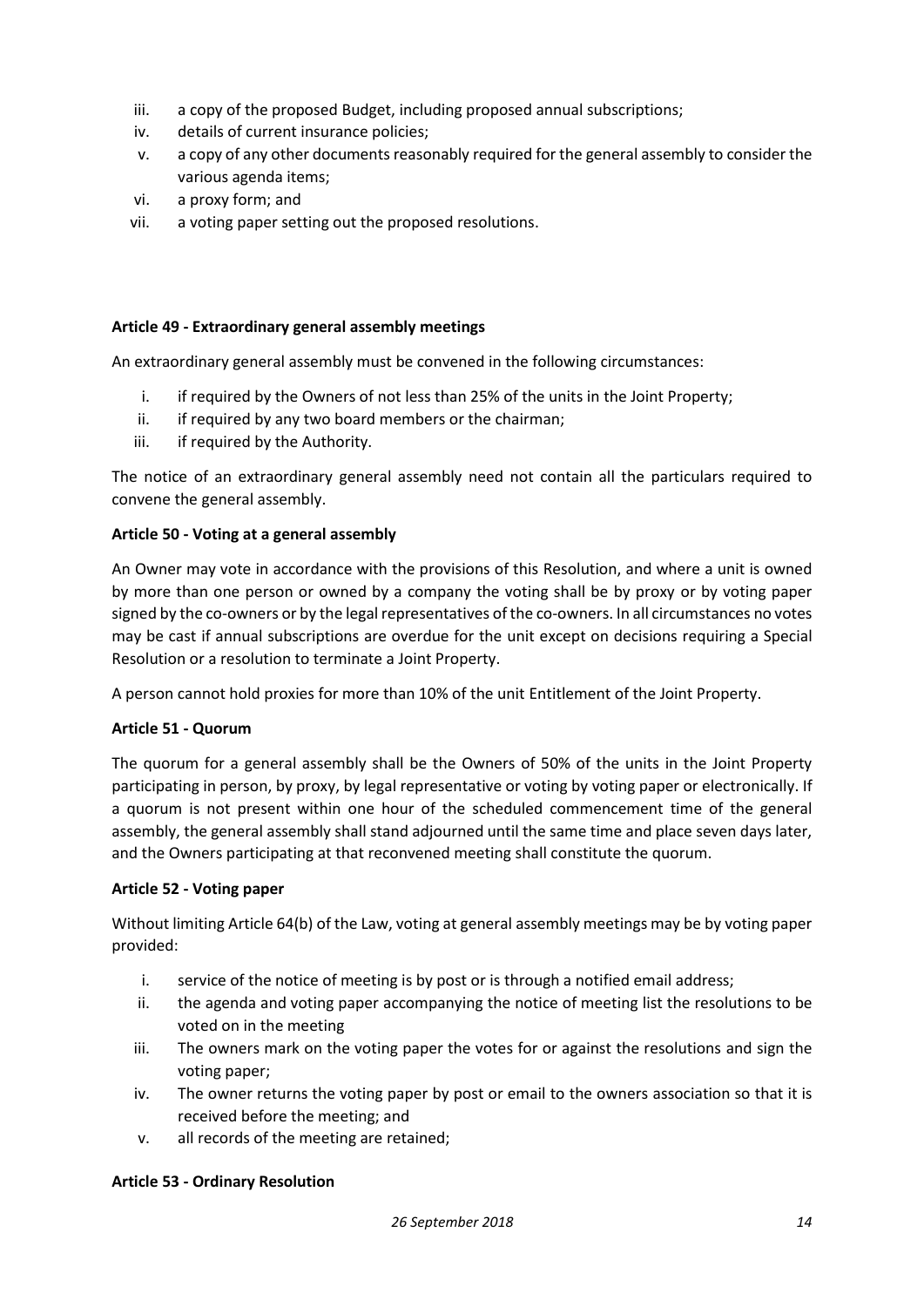Where a matter may be determined by Ordinary Resolution, voting may be decided by a simple majority vote of those present or participating by proxy, personal representative or whether the voting is by voting paper or electronically and the voting may be by a show of hands.

Each unit owner will have one vote or according to unit entitlement if the chairman decides or upon the request of one of the authorised voting members. Each unit Owner shall have the same number of votes as the unit Entitlement of the Owner's unit.

# **Article 54 - Meeting and voting electronically.**

- A. The owners association may determine with an Ordinary Resolution a process to be followed for electronic voting the voting provided that such process shall be as a change to the Articles of Association and amendment to the Joint Property By-Laws.
- B. Where voting in a general assembly includes voting by electronic means, the voting process must follow the electronic voting procedures specified in the Articles of Association and the Joint Property By-Laws.

#### **Chapter 7 – Owners Association Manager**

#### **Article 55 – Power to Appoint an Owners Association Manager**

The owners association may:

- i. by Ordinary Resolution of a general assembly appoint an Owners Association Manager licensed by RERA
- ii. by Ordinary Resolution delegate the power to appoint an Owners Association Manager to the board.

The appointment decision shall indicate the functions of the manager.

#### **Article 56 – Role of Owners Association Manager**

Without limiting any additional contractual obligations, the Owners Association Manager is required to:

- i. work with the board to develop strategies for the management of the common areas;
- ii. implement strategies, programs and plans set by the board;
- iii. represent the owners association and the board before relevant authorities;
- iv. facilitate meetings of the board and the owners association;
- v. provide the full range of administrative and secretarial services to the board and the owners association;
- vi. facilitate the owners association exercising its functions and powers;
- vii. arrange for tenders and facilitate the entry into contracts on behalf of the owners association;
- viii. supervise the performance of contractors and suppliers to the owners association and report to the board or general assembly;
- ix. prepare annual budgets, in conjunction with the treasurer, for the approval of the board;
- x. address queries and complaints of the Owners;
- xi. process insurance claims;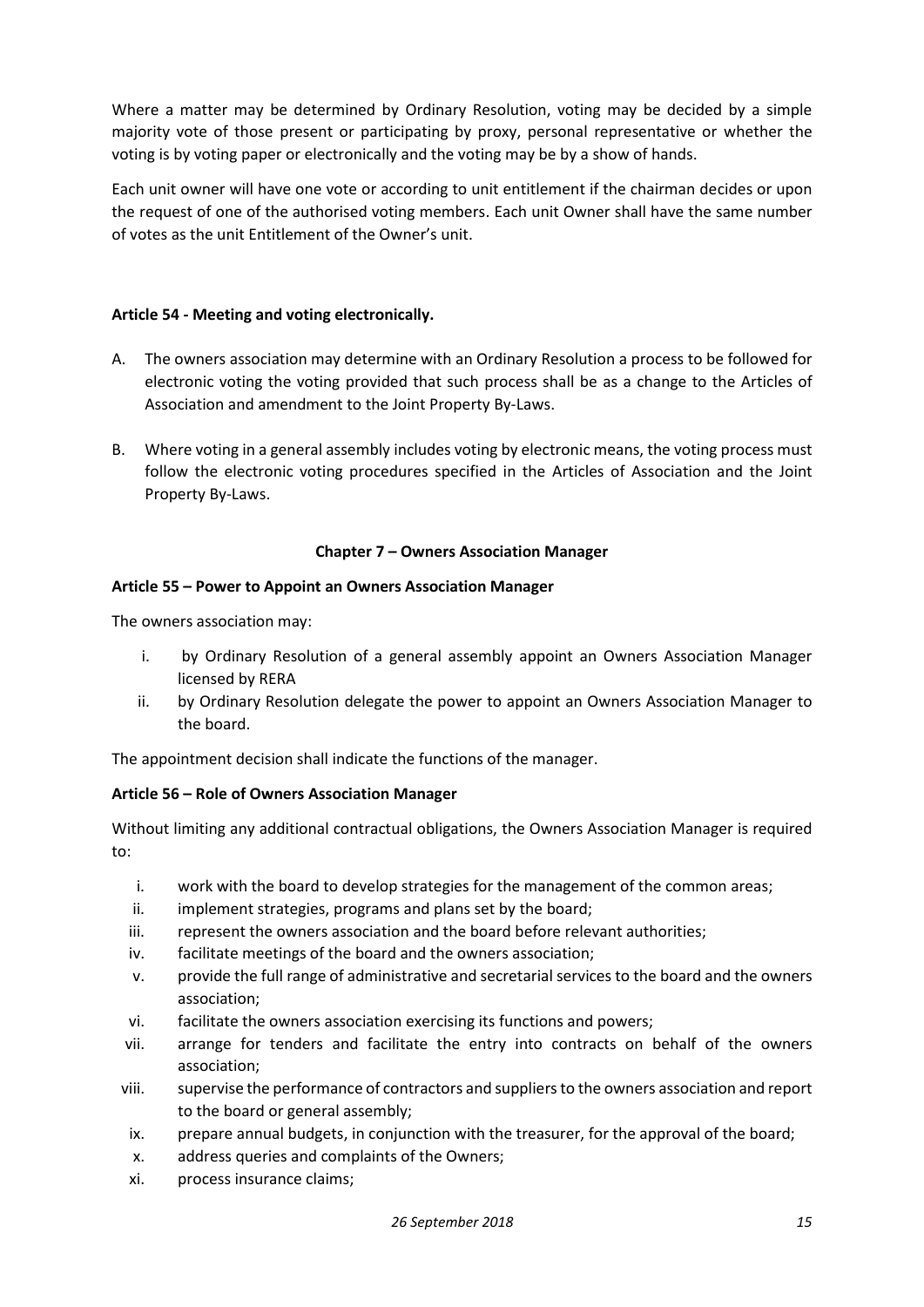- xii. undertake basic credit control processes;
- xiii. supervise legal proceedings including any proceedings under Article 68 (b) of the Law;
- xiv. ensure all proposed Works are compliant and supervise such Works;
- xv. collect, update and safeguard all information of the owners association including a roll of all Owners and their addresses;
- xvi. be independent of the developer or any Owner in the Joint Property;
- xvii. follow lawful instructions of the owners association or board;
- xviii. disclose to the board or the general assembly any conflicts of interest;
- xix. act honestly fairly and transparently in dealings with the board and Owners.
- xx. Have a written contract with the owners association setting out:
	- a. The name and contact details of the Owners Association Manager;
	- b. The name of the Association
	- c. The duration of the contract, which must not exceed two years unless it is within a Special Management Scheme;
	- d. The management fee payable for the total contract period;
	- e. The functions delegated by the owners association
	- f. The contractual terms
	- g. The steps for terminating the agreement;
	- h. An undertaking by the Owners Association Manager to disclose any conflict of interest or remuneration or benefit received as a result of a contract entered into by or on behalf of the owners association during the term of the contract;
	- i. Provisions relating to the banking of association annual subscriptions into the Operational Account and the Reserve Account;
	- j. Any agreement concerning the audit of accounts.

The owners association or the board may terminate an agreement with the Owners Association Manager if the manager breaches the requirements of the contract.

In all circumstances the Owners Association Manager shall provide to the Authority such information concerning the board and the owners association to the Authority as the Authority may direct from time to time. An Owners Association Manager may not delegate its obligations pursuant to this Article.

# **Article 57 – Delegation**

The owners association or the board may delegate some of its functions to the association manager, without limiting their obligations under the law, this Resolution, other laws.

# **Chapter 8 - Owners rights and obligations**

# **Article 58 - Compliance with Joint Property documentation and general law**

An Owner must do the following:

- i. comply with the Joint Property By-Laws for the Joint Property, the Articles of Association, this Resolution, the Law and other applicable laws.
- ii. comply with any notice from the owners association requiring compliance with the Joint Property By-Laws and Operating Rules.
- iii. notify the owners association of any change in the ownership of the Unit.

An Owner may paint walls, affix wallpaper, change floors, carpet or otherwise decorate the internal structure of the unit provided that: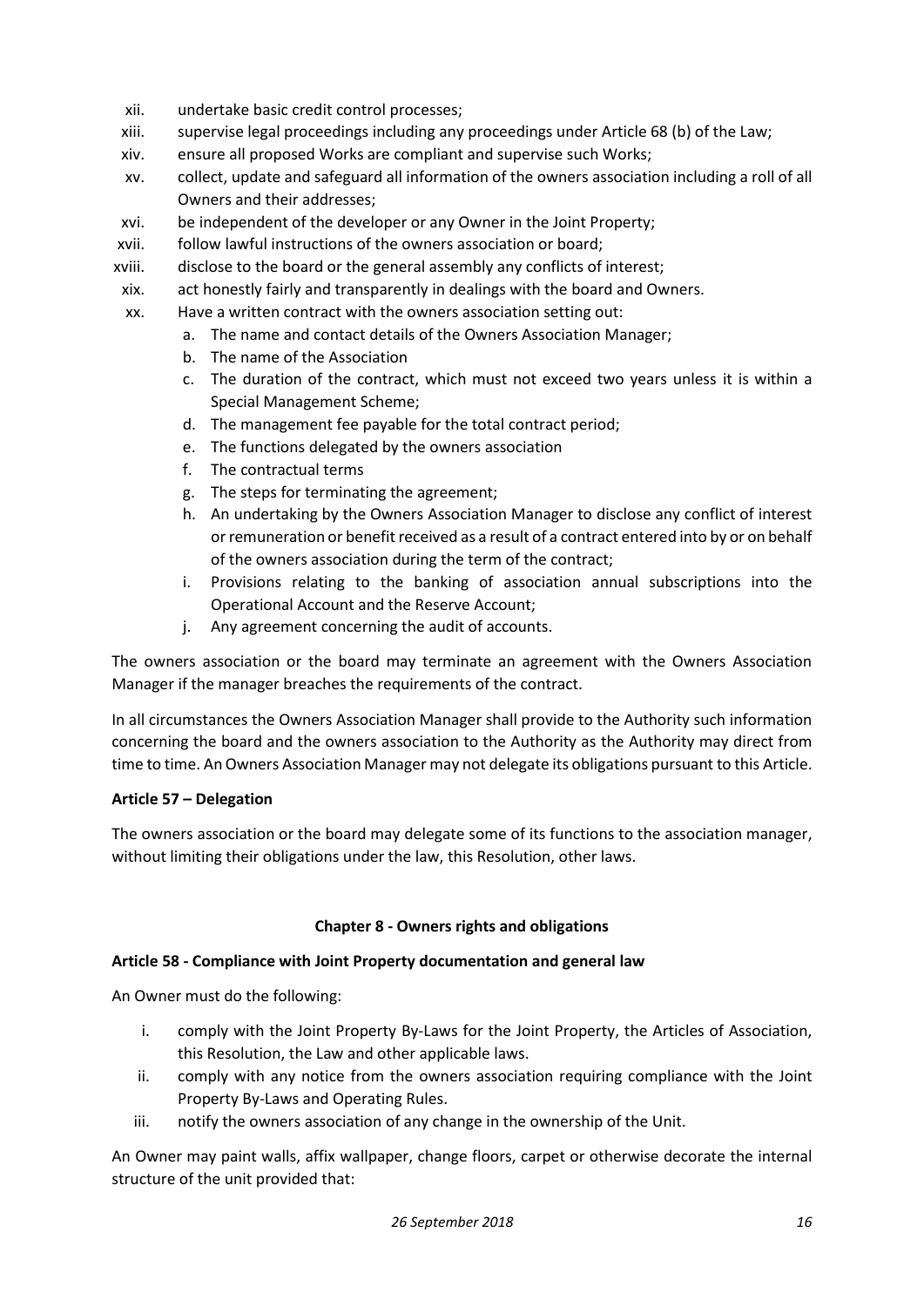- i. The action complies with any requirements of the Joint Property By-Law including requirements to prevent the transmission of sound;
- ii. The action does not damage the common areas.
- iii. not make any structural alteration to a unit without the consent of the owners association.

# **Article 59 - Payment of annual subscriptions and other obligations**

- A. The Owners must pay their annual subscription and in the event of any failure to pay when due:
	- i. will prevent an Owner from exercising the power to vote at a general assembly except as specified in this Resolution;
	- ii. where any subscription remains unpaid for three months or more the owners association may require the Owner to pay compensation on the unpaid subscriptions at a rate determined by the Owners Association in the Articles of Association;
- B. The owners association may by Ordinary Resolution establish measures and mechanisms for an Owner that fails to comply or whose tenant or occupier fails to comply with a direction of the owners association to comply with an Operating Rule or other requirement of the Joint Property By-Laws.

# **Article 60 - Owners obligations**

The Owners must comply with the following:

- i. at their own expense keep their units in a good state of repair and condition
- ii. Comply with any obligations pertaining to their units and the Law, this Resolution, the Articles of Association, Joint Property By-Laws and any other laws
- iii. Ensure that their unit's occupants and invitees are fully aware of and comply with Operational Rules
- iv. Obtain the board approval in relation to the Works to their unit
- v. To use their units strictly in accordance with the permitted use and must not change the use of the units without prior written approval of the owners association and in accordance with all other requirements of the relevant authorities.

# **Article 61 – Resolutions**

- A. Except as otherwise specified in this Resolution, the Articles of Association or the Joint Property By-laws shall be amended by:
	- i. Ordinary Resolution for the issues to be decided by the general assembly
	- ii. Ordinary Resolution for the approval on amendments to the Joint Property By-Laws.
- B. The changes to the Joint Property By-laws shall be approved by Special Resolution:
	- i. Changes to the architectural landscaping or other theme around which the development is designed;
	- ii. Changes to the permitted use of land in the Joint Property;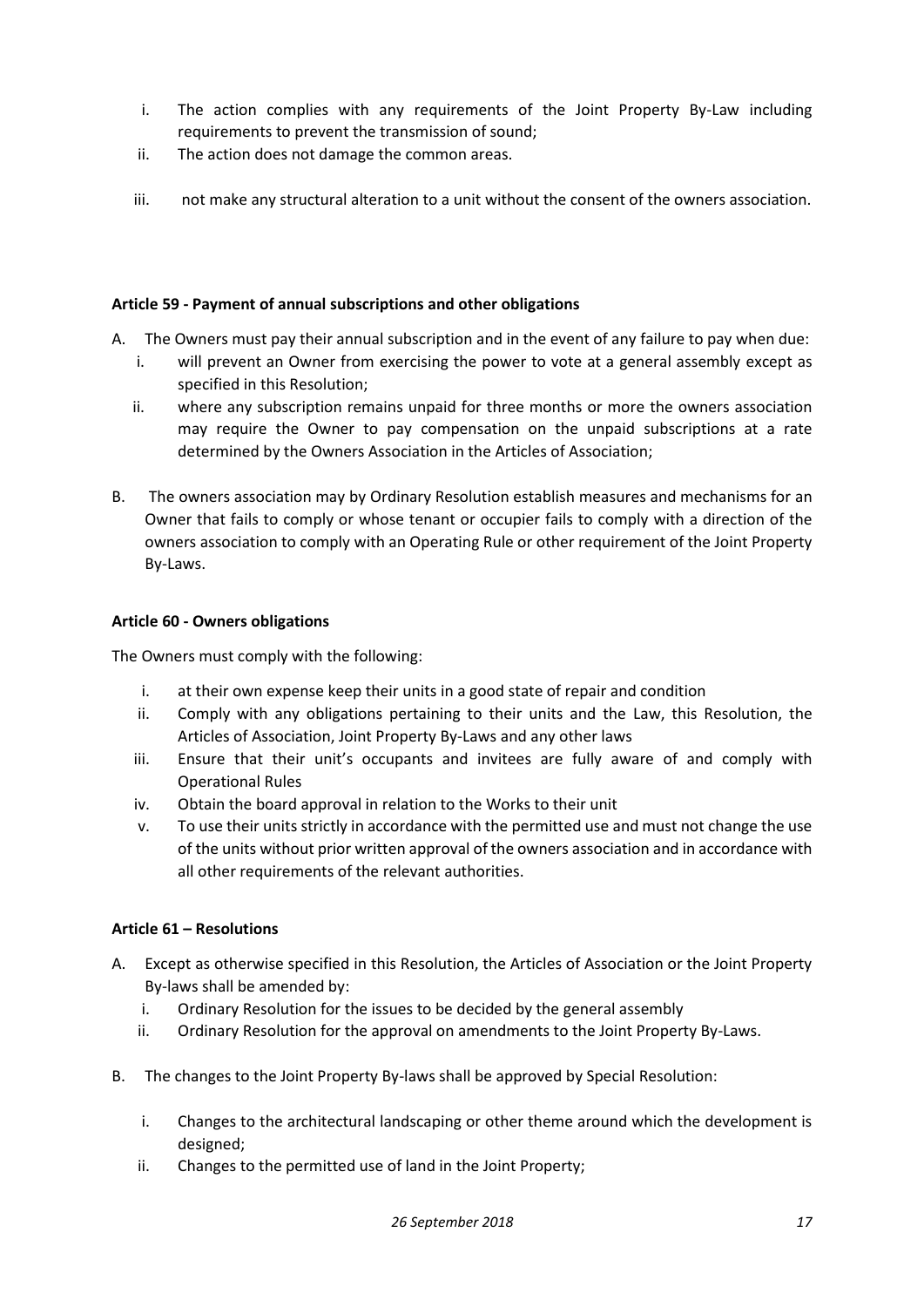- C. The following restrictions apply to changes to the Joint Property By-laws:
	- i. Changes to Exclusive Use rights established upon the initial registration of the Joint Property By-Laws may only be approved with the consent of the beneficiary of those Exclusive Use rights unless expressed otherwise in the Joint Property By-Laws;
	- ii. Changes to the entitlements of units must be made in accordance with guidelines issued by the Authority;
	- iii. Changes to easements and covenants agreements set out in the Joint Property By-Law require the consent of the beneficiary
	- iv. Changes to a Special Management Scheme may only be made with the consent of the beneficiary
	- v. Changes to construction period covenants can only be made with the consent of the developer;
	- vi. Changes to the timetable for construction and implementation of future stages of development of the Joint Property require the consent of the developer.

# **Article 62 - Notification of changes to Articles of Association and Joint Property By-Laws**

Where there is an addition to the Articles of Association or a change to the Joint Property By-Laws the owners association shall:

- i. notify all Owners of any changes in the Articles of Association and Joint Property By-Laws as soon as possible following the adoption of such changes at a general assembly; and
- ii. procure that such amendments are registered as a variation of the Joint Property By-Law with in the Special Register of Joint Property within not more than thirty (30) days from the date of the general assembly.

Amendments pursuant to this Article will only be binding on third parties from the date of recording in the Special Register of Joint Properties but will be binding on Owners from the date of notification.

# **Article 63 - Owners obligation to supply address for service**

The Owner must supply to the Owners Association Manager if appointed or the board for the purposes of notices:

- i. an email address; and
- ii. a postal address.

If the address of the owner changes, the Owner is responsible for ensuring that the owners association records are updated.

# **Article 64 - Indemnity**

Owners indemnify the owners association against any costs, claims or financial liabilities including costs or enforcement arising from any failure by the Owner or their tenants or invitees to comply with the Law, this Resolution

# **Article 65 - Owners Standing**

Owners have the right to participate in the affairs of the owners association and they shall abide by any resolution of the owners association and the decisions of the board related to the obligations of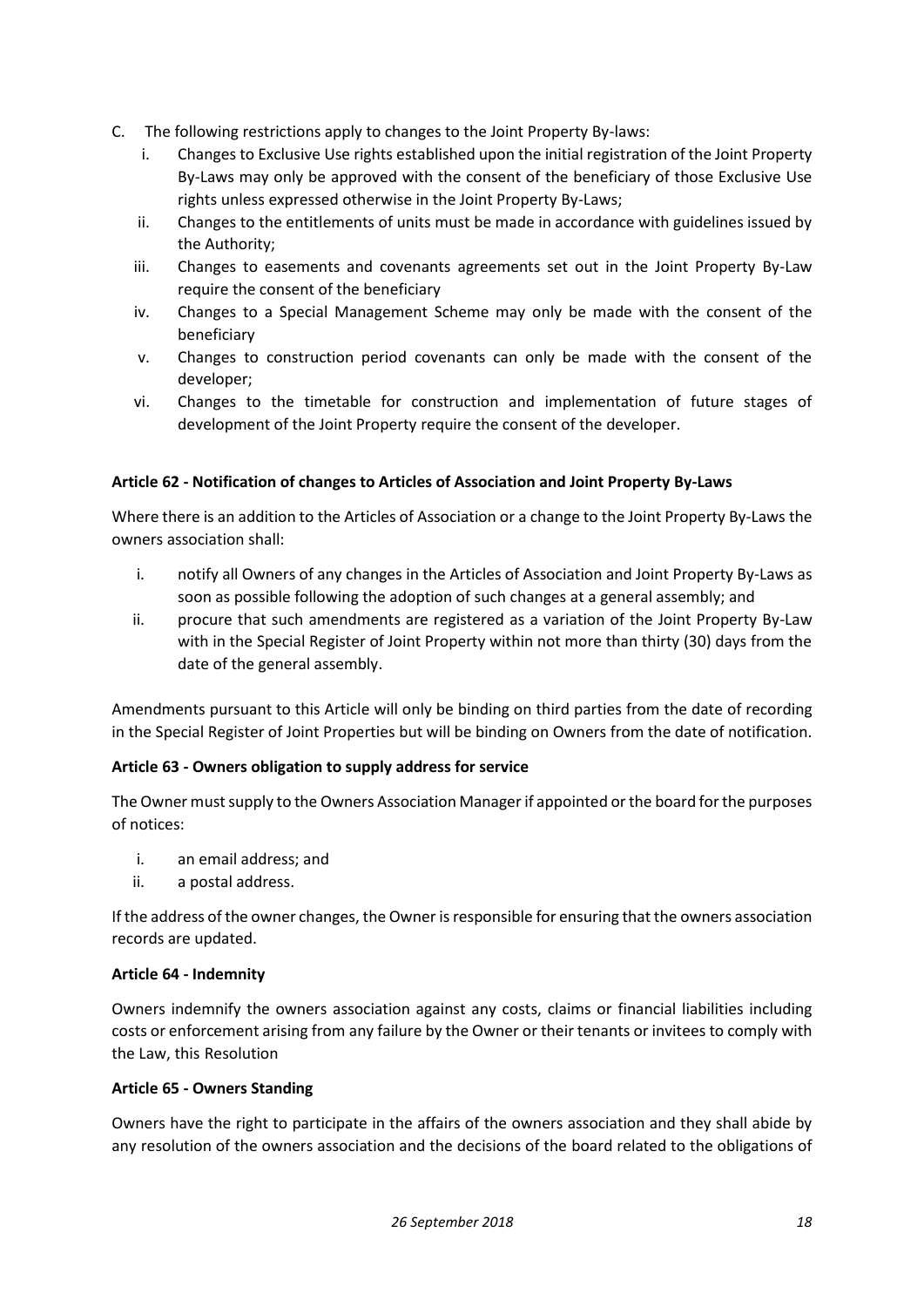the owners association. Owners are not entitled to object to the value of the annual subscription approved by the general assembly or the obligation to pay.

# **Chapter 9 - Rights of third parties when dealing with an owners association**

# **Article 66 – Authenticating documents**

Any third party dealing with an owners association may rely upon any contract or undertaking where the contract or undertaking is signed by the Association Manager and any two (2) board members, or signed by any three (3) board members one of whom is either the chairperson, secretary or treasurer; and stamped with the official seal of the owners association.

In all circumstances the owners association shall be entitled to take steps to set aside a contract or undertaking where the counterparty knew that the internal approvals were not in place or in any case where the counterparty conspires in any fraud.

# **Article 67 – Operating the bank account**

Any bank account for the owners association may be operated on behalf of the association by

- i. the Association Manager and two board members;
- ii. Three board members jointly provided one of them is the Chairperson, secretary or treasurer.

#### **Article 68 – Contract term**

No contract with an owners association shall be entered into that is longer than two (2) years unless the contract:

- i. forms part of the obligations of a Special Management Scheme in accordance with a resolution of the Authority;
- ii. is with a government owned or controlled utility provider or other government body with whom the owners association is required to contract with or is made pursuant to Article 67C of the Law;
- iii. has been ratified by the board pursuant to Article 9

#### **Chapter 10 - Authority's Rights and Powers**

#### **Article 69 – Authority powers**

Nothing shall limit the Authority's powers as stated in the law and the Authority has the right to do the following:

i. to require that the owners association at its expense commission from independent experts such reports and information as may assist the Authority perform its functions;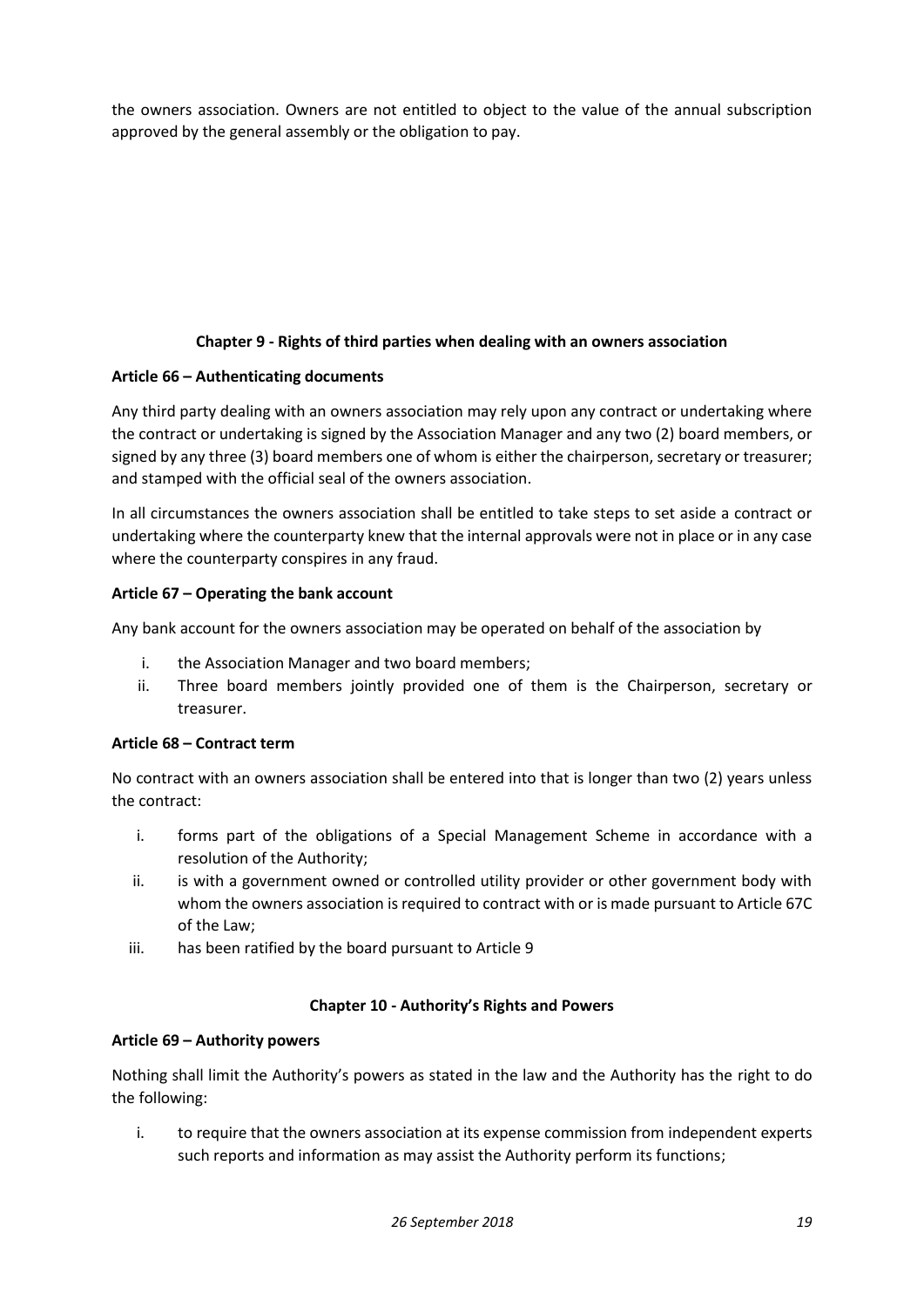- ii. to require that the owners association and any third party to present the dispute between the parties to the mediation committee established in the Authority with the costs of the mediation to be borne by the owners association but without limiting the committee's ability to order costs against another party to the mediation;
- iii. to direct the owners association to appoint an independent observer approved by the Authority to observe at any general assembly of an owners association with any costs of such representative to be met by the owners association;
- iv. To issue binding directions to the owners association;
- v. to review all records of the owners association including the board;
- vi. Where relevant to the affairs of the owners association, to review any information held by Owners;
- vii. to view all records and information held by the Owners Association Manager;
- viii. to request information from the records of the Bureau in order to determine current ownership and address information;
- ix. to request the association to convene a general assembly and to specify items to be included in the agenda for that general assembly;
- x. to appoint an Administrator according to Chapter 11 of this Resolution;
- xi. To issue directions and guidelines on what developments constitute a Joint Property
- xii. To approve measures and mechanisms set by the owners association against violators.
- xiii. Issue guidelines for the more effective implementation of this Resolution, to specify Articles of Association, and the form for the Joint Property By-Law.
- xiv. By resolution to provide exemptions from any part of this Resolution or to set special conditions applicable to small Joint Properties.
- xv. to provide a procedure to be followed where the Owners resolve to terminate a Joint Property
- xvi. to provide a process where the Joint Property is registered over a lease or a Musataha right;
- xvii. to provide guidance for owners association wishing to vary the unit Entitlements
- xviii. to provide for exceptions to the requirements for a Property Location Plan and in particular in relation to developments that are partially completed at the date of this Resolution or where the units have been sold in an off-plan sale project
- xix. to specify requirements for contracts between an Owners Association Manager and an owners association.

# **Chapter 11 - Appointment of Administrator**

# **Article 70 - Right to Appoint an Administrator**

The authority may appoint an administrator to take control of the owners association for a specified period of time in the following circumstances:

- i. the owners association refuses or fails to comply with a dispute resolution decision made by an arbitrator or the mediation committee of the the Authority;
- ii. the owners association fails to discharge a duty imposed on it by the Law, this Resolution or directions made under the Law; or
- iii. the affairs of the owners association are in serious disarray.

# **Article 71 – Result of appointing an Administrator**

The appointment of an Administrator will result in the following: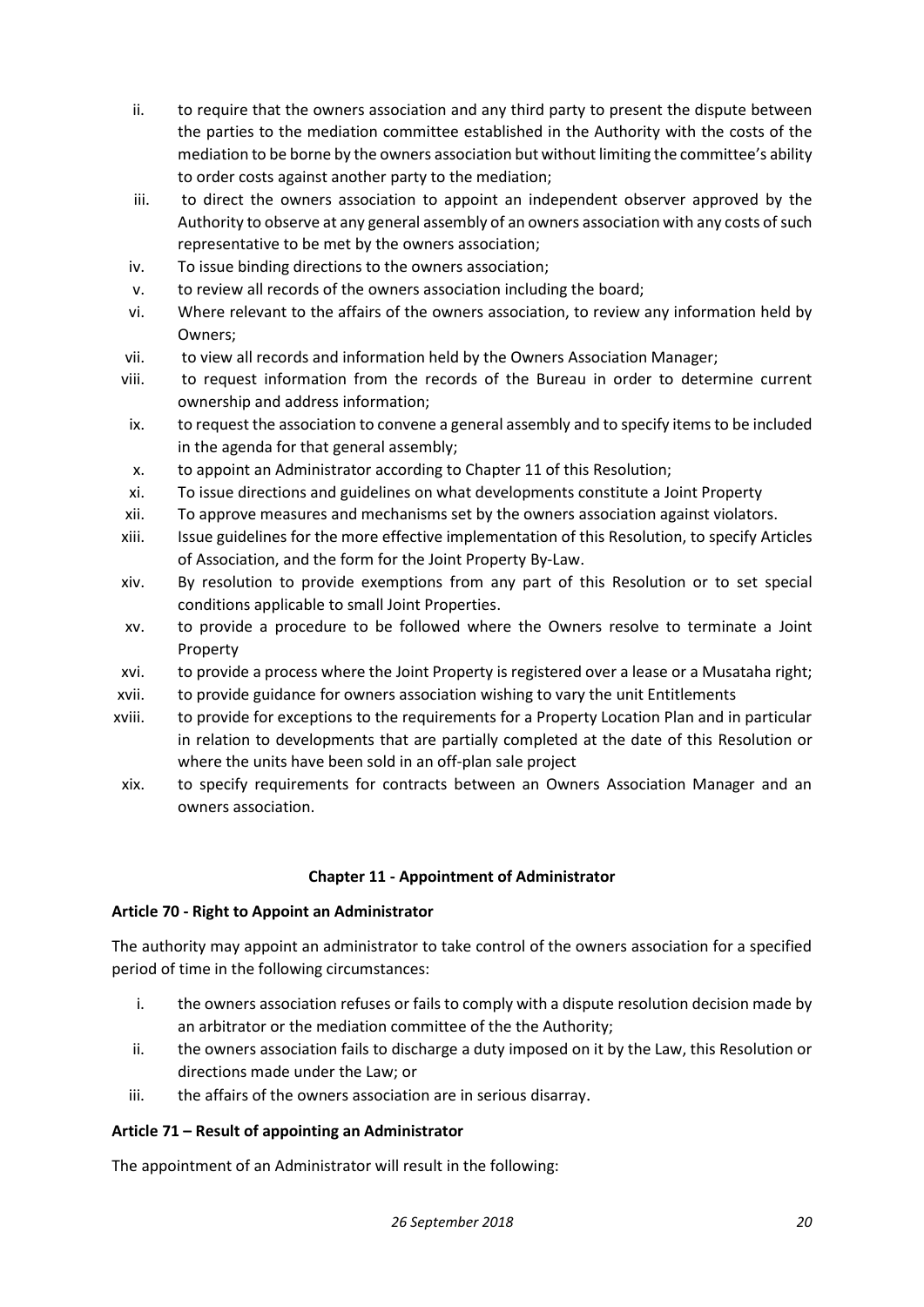- i. All positions on the board will be vacated;
- ii. the powers and functions of the board are conferred on the administrator; and
- iii. the administrator must comply with the Authority's written directions, whether given in the instrument making the appointment or subsequently.

# **Article 72 – Who may be Administrator**

An administrator may comprise an Association Manager or other specialist consultant in the field of Joint Property capable of procuring that the owners association meet its obligations under the Law and this Resolution.

# **Article 73 - Appointing a new board on exit of Administrator**

The Administrator before the term of his appointment expires must convene a general assembly to elect a new board which will assume the responsibility of the owners association, with sufficient time to call the meeting.

# **Chapter 12 - General**

# **Article 74 - Notices**

The address for service of any notice on an Owner shall be that email or other address provided by the Owner pursuant to Article 63.

The address for service of any notice on an owners association shall be the address specified in the Joint Property By-Laws or the address of its Association Manager.

The address for service of any Association Manager shall be the registered office of the Association Manager.

# **Article 75 – Service of notices**

Notices will be deemed served upon confirmation of receipt of the server if it was sent by email or upon confirmation of receipt if it was sent by other means.

# **Article 76 – Alternative service methods**

In any case where no address is provided by the Owner or where the Owner fails to acknowledge service within and reasonable time determined by the owners association, the owners association shall be entitled to effect service by attaching any notice to the main entrance of the unit. The Authority may determine other means by which notices may be served pursuant to this Resolution.

# **Article 77 - Cancellation of Joint Properties**

A Joint Property may be terminated as follows:

- i. By a resolution of the Owners at a general assembly with a voting percentage of not less than 90% of the total Entitlement for the Joint Property;
- ii. By a court order;
- iii. By the Authority and competent municipality approval when a consultant engineer has certified to the relevant municipality and to the Authority that the structural systems cannot be rectified or are likely to collapse.
- iv. Under a mechanism set by the Authority for the termination of the Joint Property.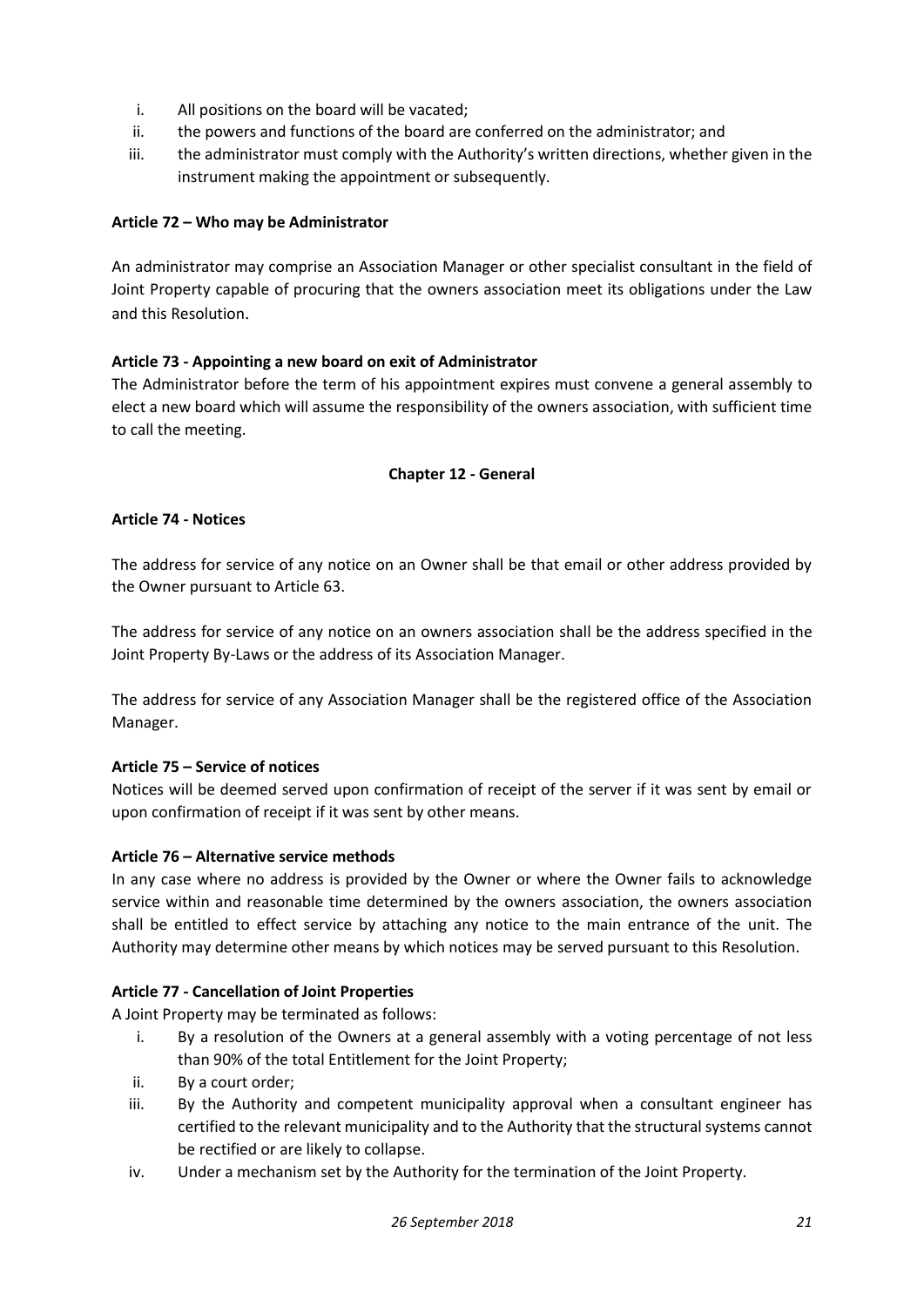The owners association shall follow any procedures for termination of a Joint Property specified by the Authority.

# **Chapter 13 -Transitional**

# **Article 78 - Existing Owners Associations**

- A. An existing owners association created prior to this Resolution and developers must rectify its status pursuant to this Resolution within six months from the date of its coming into effect.
- B. In the case where the sale of the first unit has been registered in the Land Register before the date of this Resolution, whether or not the owners association was established by the date of commencement of this Resolution, the owners shall call for a general assembly within 6 months from the date of this Resolution coming into effect pursuant to the provisions of this Resolution, and otherwise bring the owners associations operations in conformance with the Law and this Resolution and the owners association or board shall provide the Joint Property By-Laws and Operational Rules to the Bureau and the Authority.
- C. In any case where it is unclear who is managing the Joint Property or who is entitled to issue the notice of meeting, the Authority may upon a request by an Owner require that the general assembly be called by an independent third party, who shall serve notice of the meeting in accordance with the provisions of this Resolution.

# **Article 79 – Existing Joint Properties do not need Property Location Plan**

Existing or transitional owners association are not required to have a Property Location Plan if the Bureau has issued the title deeds.

#### **Article 80 – Developer managing existing Joint Property**

In the case of any Developer who manages a Joint Property at the date of this Resolution, the developer must within six (6) months of the date of this Resolution call a general assembly in accordance with the provisions of this Resolution whereupon the owners association or board shall submit the Joint Property By-Laws and Operational Rules to the Authority and the Bureau and take any other steps necessary to bring the owners association's operations in conformance with the Law and this Resolution.

#### **Article 81 - Special Management Schemes**

The Joint Property By-Laws will specify the nature of the Special Management Scheme and its effects on the Joint Property.

#### **Article 82 – Resolution required for Special Management Schemes**